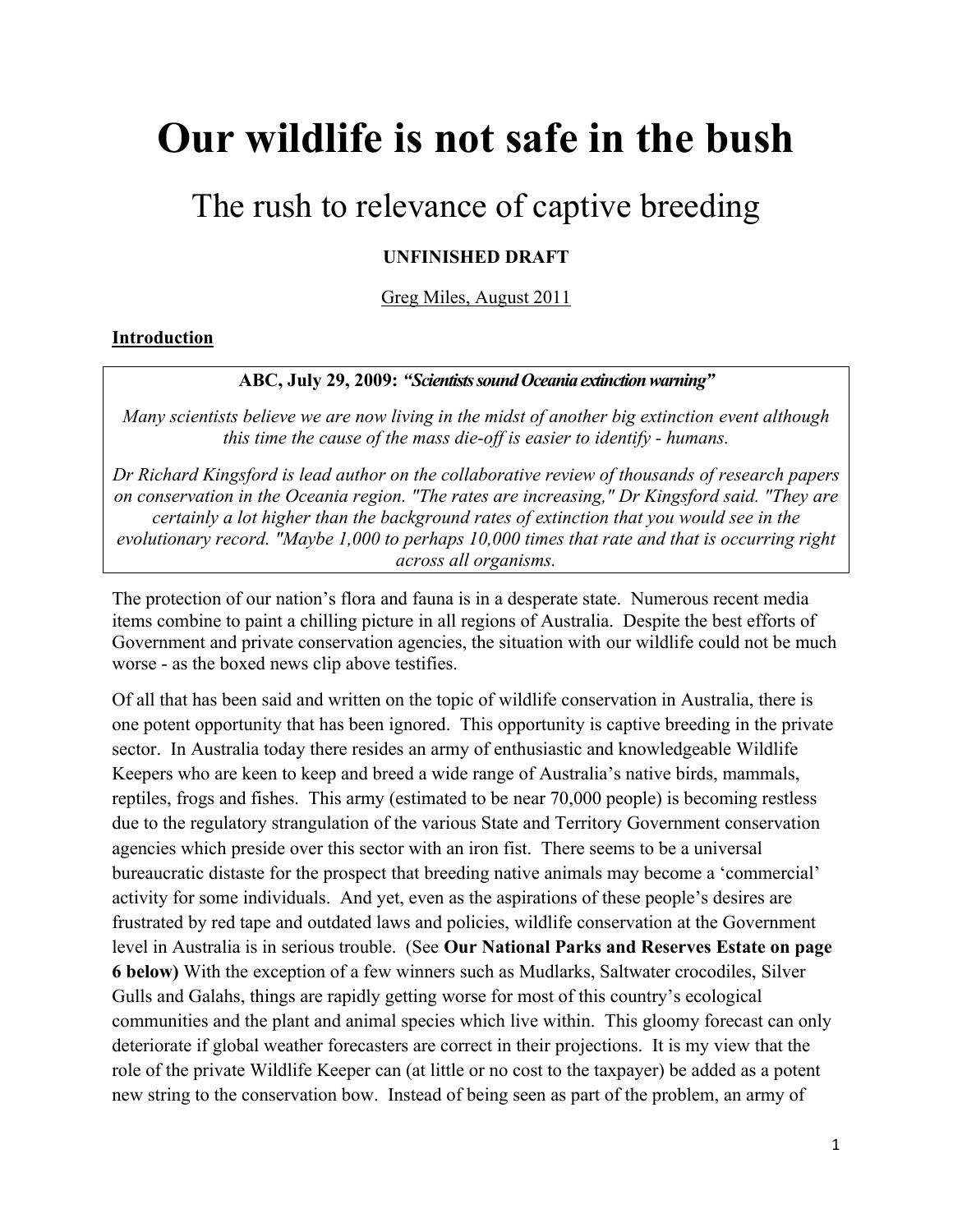Wildlife Keepers want to, and should be, part of the solution. It may be the only hope some species have.

With so many animals facing inevitable extinction, captive breeding should be a valuable "preservation" or "anti-extinction strategy". A recent report; *Trends in Ecology and Evolution,* has shown, for instance, that at least 16 birds from 5 continents would have gone extinct between 1994 and 2004 if not for direct conservation action.

What this essay proposes is nothing less that a major reworking of the national regime which regulates the keeping of native Australian wildlife in zoos, wildlife parks, the pet industry and amongst the many individual keepers. This proposal is propelled by the dire and urgent need of radical new action to save much of our wildlife from inevitable extinction. All around the world (and Australia is no exception) wildlife is in accelerating decline and urgent and novel action is needed if we are to minimise a new wave of extinctions.

# **Background to the keeping of wildlife by private individuals**

The current suite of state and territory laws governing the keeping of wildlife by private individuals was promulgated back in the late 1960's and early 1970's. Prior to this time it was generally possible for anybody to keep any native animal. Many of Australia's leading conservationists began their careers by keeping and studying wildlife. These include names such as Eric Worrell, David Flea, Fredrick Wood-Jones and Sir Edward Halstrom being amongst them. As is often the case, the situation swung from one extreme to the other. The new, all conquering laws of the various states were so strict that suddenly even children could be prosecuted for keeping a bluetongue lizard if they did not have a permit – and the getting of a permit for them was almost impossible. The overriding view of the Governmental policy makers at that time was that animals should be left in the bush where they were safe. The keeping of them by individuals has always been viewed as an annoyance and a possible precursor to illegal activities. In those days there was some justification for that ideology, as animals were generally safe in the bush. Any removal of animals from the bush was regarded as potentially damaging for wild populations. Conversely, the animal husbandry skills and knowledge base of home based Wildlife Keepers was rudimentary - especially in the area of reptiles and amphibians. In those days it was normal practice to replace deceased animals with wild caught specimens. Reptiles were rarely bred in captivity. Bird keepers in the 1970's were ahead of the pack in many ways, as they already had established traditions and methodology. For this group, the breeding of birds was considered essential and was part of a respectable and rewarding hobby. Also, caring for birds is generally more straightforward than for many mammals and the cold blooded or aquatic animals. Today however, there are numerous examples of species becoming common in captivity when placed in the hands of skilled and dedicated individuals. The Naretha Bluebonnet Parrot (*Northiella haematogaste narethae)* was collected in WA in a co-operative effort between the Department of Conservation and Land Management and aviculturalists, and became a captive breeding success story. The extremely rare Rough-scaled Python (*Morelia carinata*) was collected in small numbers by John Weigel of the *Australian Reptile Park*, with permission of CALM in WA, and has proven to be easily bred, and as a result its numbers are now secure in captivity with more that 1,000 individuals being in private hands.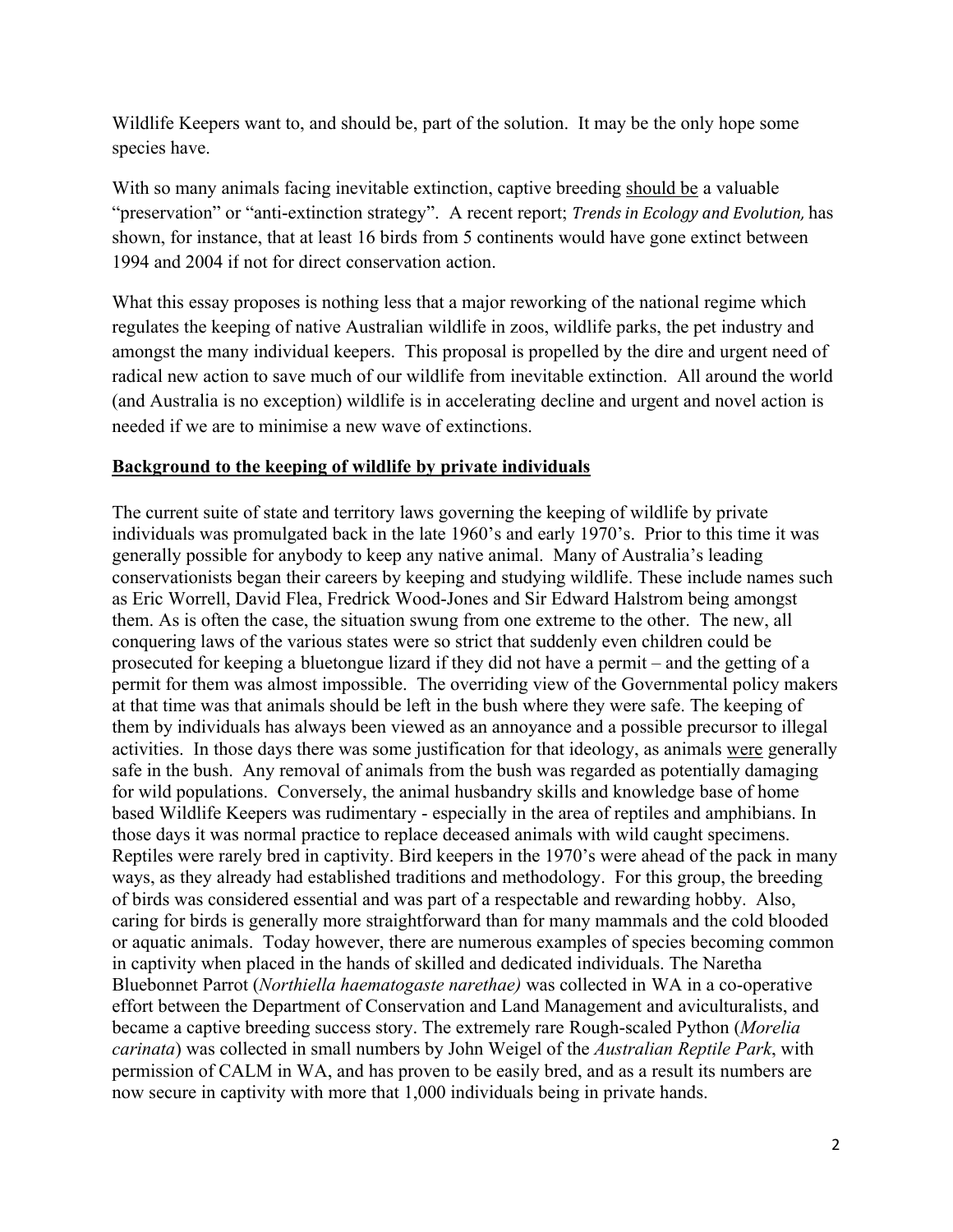These are a few of many examples of what can and must be done with many species in this country. Regardless of what view you may have about captive animals, surely it is better to have a secure, genetically diverse population of threatened species in captivity, in the care of interested and ethical people, than to let them go extinct? There are many ways such captive breeding programs could be structured, but probably the biggest hurdle is the reluctance of bureaucracies to acknowledge the potential of the Wildlife Keeper community to ameliorate what is perhaps one of the most significant extinction events the world has seen, and one that is of our own making. The complexity of the task is made more so by the convoluted and varying regulations and policies each state has developed to 'protect' its wildlife. Some of the constraints placed on Wildlife Keepers are ridiculous. Reluctance to examine different ways to involve the community in these sound and reasonable pursuits is, apparently, turning the very departments charged with conservation of our native animals into agents of extinction themselves.

**So what has changed?** :- It must be noted that some elements of our national wildlife laws have served us well in the past. In particular the blanket ban on importing exotic animals for private use has been beneficial. In the USA today the various states have to introduce unpopular laws to put a stop to private ownership of animals such as Chimps, tigers, zebras, leopards and rare or endangered species from foreign countries.

Although the Australian state and territory wildlife laws have been adjusted in the past 3 decades, they have fallen way behind in the face of the Australian situation of today. At present there is an urgent, yet largely unrecognized need, for national policy makers to review their approach to wildlife conservation in the light of new and emerging threats, including global warming. At the present time, right around Australia, it would be difficult to make the case that native animals are safe in the bush. In fact, in many places, with many species, the very opposite is the case. Many of Australia's native animals are now 'at risk' in the bush. One need only read the Federal Governments own web site to learn this. The Federal Dept of Environment and Heritage states that, in terms of bushland:

- 2891 threatened ecosystems and other ecological communities are identified across Australia.
- 94% of bioregions in Australia have one or more threatened ecosystems, with the greatest numbers in the highly cleared regions of southern and eastern Australia.
- Nearly half of the threatened ecosystems are eucalypt forest and woodlands with shrubby or grassy understory that have been extensively cleared.

On the other hand, in the past 30 years or so, native animal husbandry skills and knowledge has increased exponentially. So too has the ability of the back-yard Wildlife Keeper to breed almost any mainstream native animal (not including difficult spp. such as platypus, cassowaries, koalas and Fairy Penguins). The proliferation of glossy magazines in news agencies with titles such as *Reptiles Australia*, *Scales and Tails*, *The Australian Birdkeeper*, *the Australian Aquarium*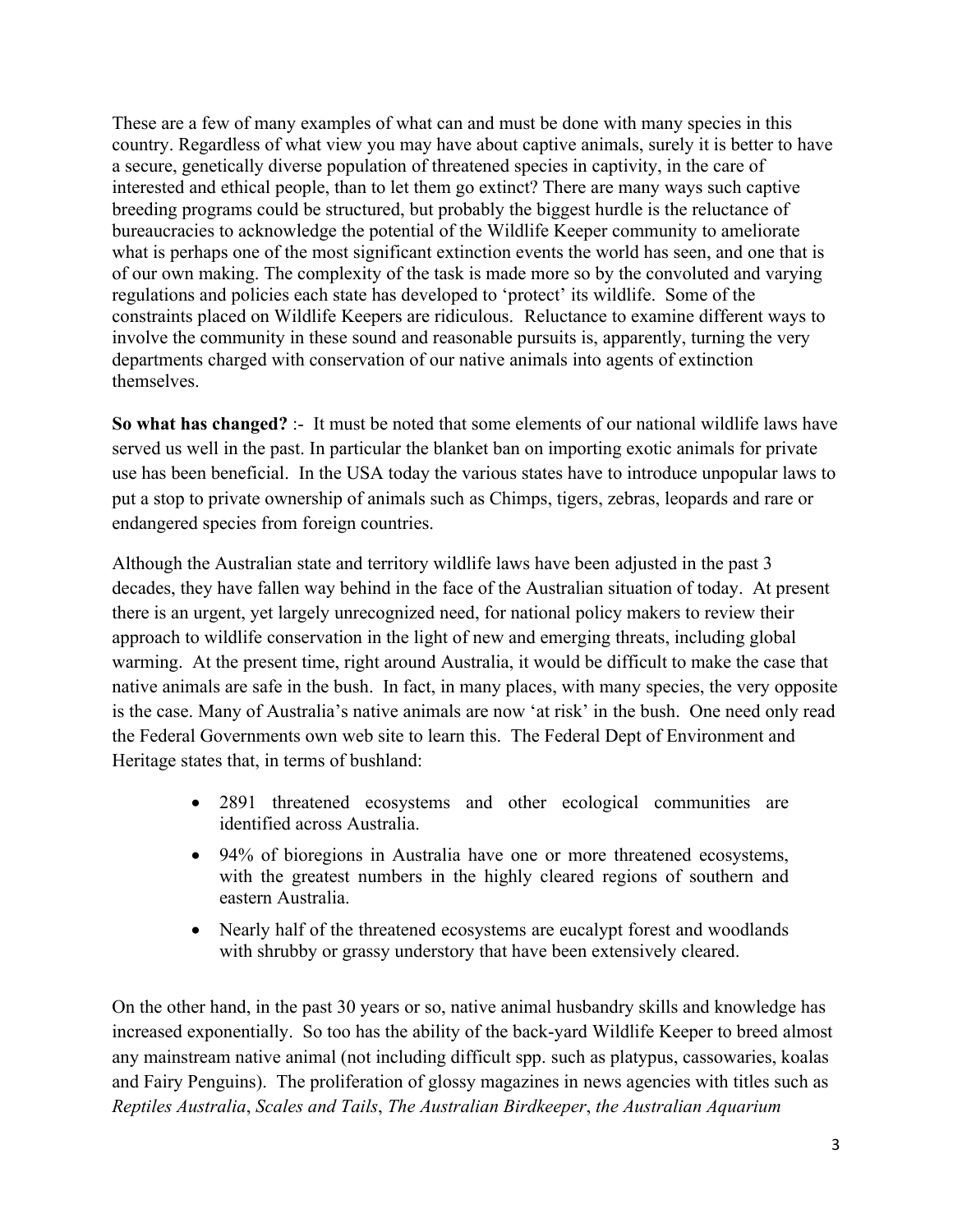|                           | $\pmb{\cdot}$      | ļ                        |                           | $\mathbf{I}$          | Ţ                             | $\mathbf{l}=\mathbf{l}$ | ٠                                                              |               | J.<br>ļ                                                                                                                                                                                                                                                                                                                                                                                               |                                     | $\pmb{8}$<br>$\mathbf{I}$            |                         |               |                          |             | ļ          |
|---------------------------|--------------------|--------------------------|---------------------------|-----------------------|-------------------------------|-------------------------|----------------------------------------------------------------|---------------|-------------------------------------------------------------------------------------------------------------------------------------------------------------------------------------------------------------------------------------------------------------------------------------------------------------------------------------------------------------------------------------------------------|-------------------------------------|--------------------------------------|-------------------------|---------------|--------------------------|-------------|------------|
|                           | $\mathbf{I}$       |                          |                           |                       |                               |                         | $\frac{\mathsf{p}}{\mathsf{p}}$                                | $=$           |                                                                                                                                                                                                                                                                                                                                                                                                       |                                     |                                      | $\mathbb{I}=\mathbb{I}$ |               |                          | $\%$        |            |
|                           |                    | $\ddot{}$                | $\ddot{}$                 | $\ddot{}$             |                               |                         |                                                                |               |                                                                                                                                                                                                                                                                                                                                                                                                       |                                     |                                      |                         |               |                          |             |            |
| &!<br>$\mathbf{I}$        |                    |                          | Ţ                         |                       | Ţ                             |                         |                                                                |               |                                                                                                                                                                                                                                                                                                                                                                                                       |                                     |                                      | $\%$                    |               | $\pmb{8}$                | $\%$        | Ţ          |
|                           | $\pmb{\mathsf{l}}$ |                          |                           |                       |                               |                         | &<br>$\frac{1}{2}$                                             | Ţ             | $\pmb{\cdot}$                                                                                                                                                                                                                                                                                                                                                                                         |                                     | Ţ                                    | $\frac{1}{2}$           |               |                          |             |            |
|                           |                    | $\%$                     |                           | $\%$                  |                               | Ţ                       | $\pmb{\mathsf{I}}$                                             |               |                                                                                                                                                                                                                                                                                                                                                                                                       |                                     |                                      |                         |               |                          |             |            |
|                           | $\mathsf A$        | $\boldsymbol{8}$         |                           | $\%$                  |                               |                         |                                                                |               |                                                                                                                                                                                                                                                                                                                                                                                                       |                                     |                                      | Ţ                       | $^{\prime}$ % |                          |             |            |
|                           | $\mathbf{I}$       | $\%$                     |                           | .<br>%                |                               | Ţ                       |                                                                | $\frac{9}{6}$ | Ţ                                                                                                                                                                                                                                                                                                                                                                                                     | .8 <sub>1</sub>                     |                                      | $<\!\!{\mathsf A}$      | $\mathbf{I}$  | $\%$                     |             |            |
|                           | $\mathsf A$        | 8                        |                           |                       |                               |                         |                                                                | 9             |                                                                                                                                                                                                                                                                                                                                                                                                       |                                     |                                      |                         |               |                          |             |            |
|                           |                    |                          |                           |                       |                               |                         |                                                                |               |                                                                                                                                                                                                                                                                                                                                                                                                       |                                     | $\#$                                 |                         |               | $\Gamma$                 |             |            |
| Ţ                         |                    |                          |                           |                       | $\%$<br>$\boldsymbol{\alpha}$ |                         |                                                                |               | $\%$                                                                                                                                                                                                                                                                                                                                                                                                  | $\prec$<br>$\overline{\phantom{a}}$ |                                      | % $($                   |               |                          |             |            |
|                           |                    |                          | $\#$                      |                       | $=$                           |                         |                                                                |               |                                                                                                                                                                                                                                                                                                                                                                                                       |                                     | $\mathsf D$                          | $\blacksquare$          |               |                          |             |            |
|                           |                    | $\star$                  |                           | 8! 0                  |                               | $\tilde{?}$             |                                                                |               |                                                                                                                                                                                                                                                                                                                                                                                                       |                                     |                                      | Ţ                       |               |                          |             |            |
|                           |                    | $\%$ !                   |                           | Ţ<br>$\#$             |                               | $\mathbf{I}$            |                                                                |               | $\#$                                                                                                                                                                                                                                                                                                                                                                                                  |                                     |                                      | $\%$                    |               |                          |             |            |
|                           |                    |                          |                           |                       | $\boldsymbol{9}$              |                         |                                                                |               | $\pmb{\cdot}$                                                                                                                                                                                                                                                                                                                                                                                         |                                     |                                      |                         |               | $\%$                     |             |            |
| $\#$<br>$\#$              |                    |                          |                           | $\boldsymbol{9}$<br>1 |                               |                         | $\overline{4}$                                                 |               |                                                                                                                                                                                                                                                                                                                                                                                                       | $^{\circledR}$<br>05B               | Ţ<br>t,<br>$\mathbf{L}$              | 0?<br>$\frac{1}{2}$     | $\sf B$       | $\overline{\phantom{a}}$ | 1           |            |
| $^\text{\textregistered}$ | $\mathbf{I}$       | $\%$<br>$D^*$            | $^\text{\textregistered}$ | $\frac{1}{2}$         |                               |                         | $\%$<br>$\bf 8$<br>$\overline{(\ }$<br>$\overline{\mathbf{4}}$ | $\%$<br>¥,    | $\cdot$<br>$\star$<br>${\bf 5}$ ,                                                                                                                                                                                                                                                                                                                                                                     | $\overline{(\ }$                    |                                      | $\bf 8$                 |               | @ 9                      |             | $+$ ,<br>, |
| $\overline{0}$            | $\frac{1}{2}$      | $\overline{\phantom{0}}$ |                           |                       | I                             |                         |                                                                |               | $\mathbf{I}% =\mathbf{I}^{T}\mathbf{e}_{\mathbf{I}}\mathbf{v}^{T}\mathbf{v}^{T}\mathbf{v}^{T}\mathbf{v}^{T}\mathbf{v}^{T}\mathbf{v}^{T}\mathbf{v}^{T}\mathbf{v}^{T}\mathbf{v}^{T}\mathbf{v}^{T}\mathbf{v}^{T}\mathbf{v}^{T}\mathbf{v}^{T}\mathbf{v}^{T}\mathbf{v}^{T}\mathbf{v}^{T}\mathbf{v}^{T}\mathbf{v}^{T}\mathbf{v}^{T}\mathbf{v}^{T}\mathbf{v}^{T}\mathbf{v}^{T}\mathbf{v}^{T}\mathbf{v}^{T}\$ | $\boldsymbol{9}$                    | $\bf 8$<br>$\mathbf{I}_{\mathbf{I}}$ | $\overline{7}$          |               | $\mathbf{I}$             | $\mathsf I$ |            |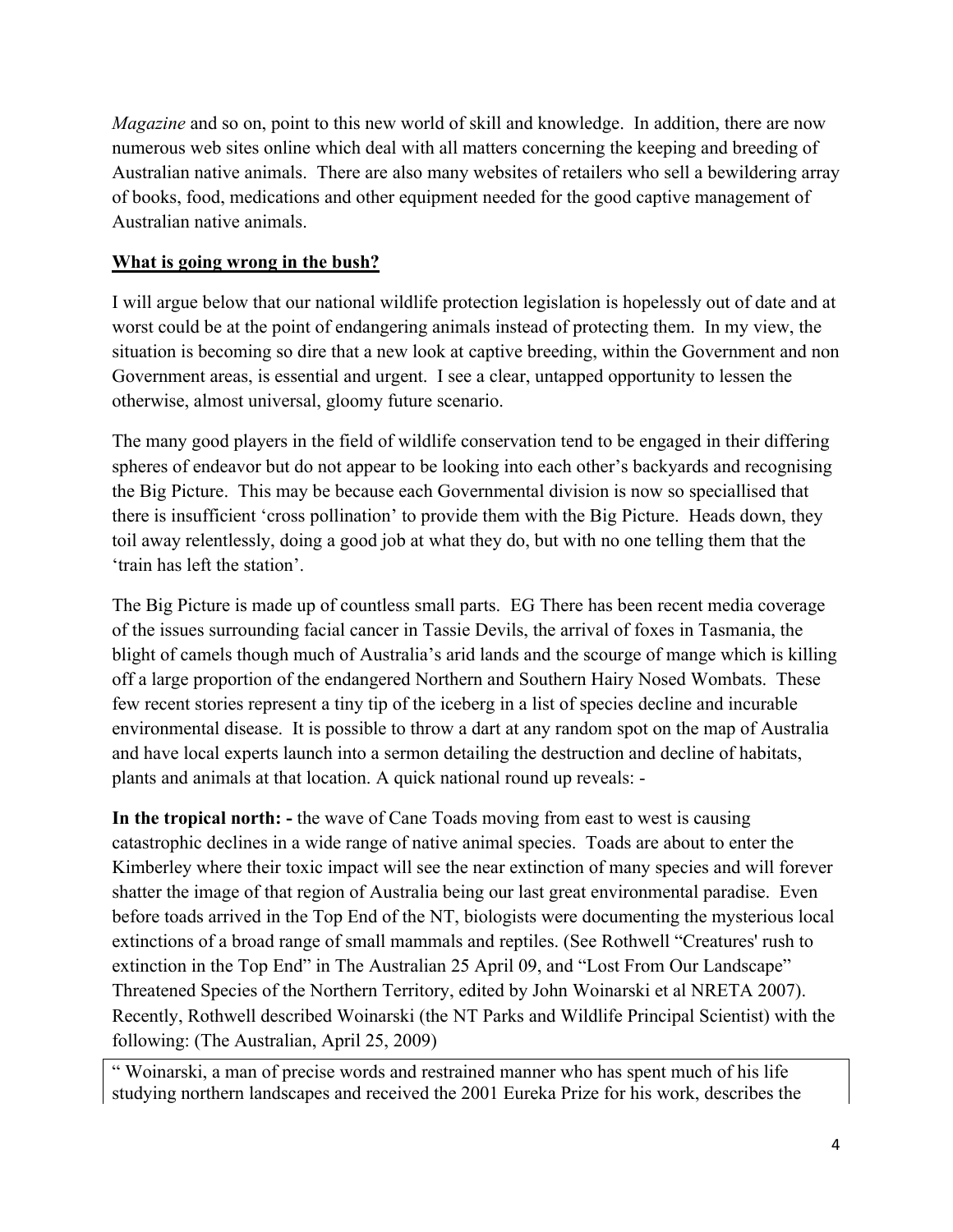| $\frac{G}{\%}$<br>$\%$<br>$\mathbf{I}$<br>$\frac{9}{J}$<br>Ţ<br>Ţ<br>$\%$<br>$\%$<br>$\overline{2}$<br>$\#$<br>$\mathbf{I}_{\mathbf{I}}$<br>$\mathsf J$<br>$\boldsymbol{9}$<br>$\#$<br>t<br>DKK!!!<br>$\mathsf K$ ,<br>$\star$<br>$\, \, \raisebox{12pt}{$\scriptstyle \$}$<br>$<\frac{0}{0}$<br>ļ<br>$\pmb{\mathsf{H}}$<br>Ţ<br>$\ddot{\phantom{a}}$<br>$\%$<br>H<br>$\#$<br>Ţ<br>$\frac{1}{2}$<br>$1$ ! & "<br>$\%$<br>$\#$<br>$\bf 8$<br>$\overline{2}$<br>$^\text{\textregistered}$<br>% B 5 7<br>$4$ ;<br>Ţ<br>$\%$ !<br>$\%$<br>$\overline{7}$<br>$\#$<br>$\mathsf A$<br>$\overline{2}$<br>$\mathsf D$ "<br>$\star$<br>ļ<br>$\frac{1}{\sqrt{2}}$<br>> 8<br>$\sf B$<br>$\mathbf I$<br>$\mathsf I$<br>$%$ ?<br>? $\leq$<br>A ?<br>$\%$<br>$\ddot{?}$<br>$\,6\,$<br>$\overline{5}$<br>$\mathbf{I}$<br>? $%$ | $\#$<br>$\%$<br>$D$ " $\,$ &<br>$\pmb{\&}$<br>$\&$<br>D<br>$=$<br>$\begin{matrix} 0 \\ 1 \end{matrix}$ | 553 |                          |  | Ţ<br>$\mathbf{I}$ | Ţ<br>$\%$ | $\#$ | Ţ |   |   | $\mathbf{H}$ | ! $%$       | $\%$ | $\mathbf{I}$ . | $\mathsf{A}$ |
|----------------------------------------------------------------------------------------------------------------------------------------------------------------------------------------------------------------------------------------------------------------------------------------------------------------------------------------------------------------------------------------------------------------------------------------------------------------------------------------------------------------------------------------------------------------------------------------------------------------------------------------------------------------------------------------------------------------------------------------------------------------------------------------------------------------|--------------------------------------------------------------------------------------------------------|-----|--------------------------|--|-------------------|-----------|------|---|---|---|--------------|-------------|------|----------------|--------------|
|                                                                                                                                                                                                                                                                                                                                                                                                                                                                                                                                                                                                                                                                                                                                                                                                                |                                                                                                        |     | $\overline{\phantom{a}}$ |  |                   |           |      |   | Ţ | J |              | $\mathsf J$ |      | $\%$           |              |
|                                                                                                                                                                                                                                                                                                                                                                                                                                                                                                                                                                                                                                                                                                                                                                                                                |                                                                                                        |     |                          |  |                   |           |      |   |   |   |              |             |      |                |              |
|                                                                                                                                                                                                                                                                                                                                                                                                                                                                                                                                                                                                                                                                                                                                                                                                                |                                                                                                        |     |                          |  |                   |           |      |   |   |   |              |             |      |                |              |
|                                                                                                                                                                                                                                                                                                                                                                                                                                                                                                                                                                                                                                                                                                                                                                                                                |                                                                                                        |     |                          |  |                   |           |      |   |   |   |              |             |      |                |              |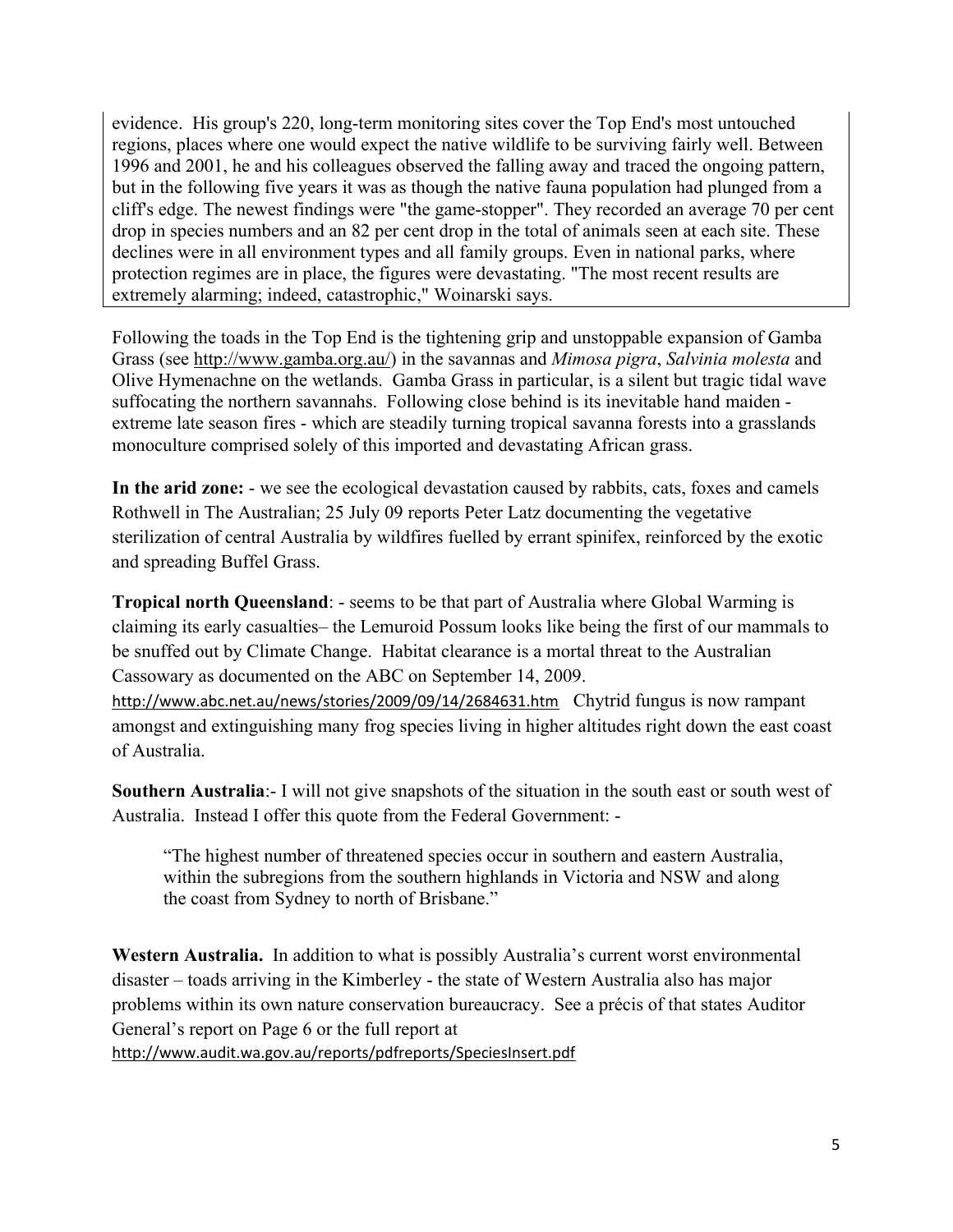| $\boldsymbol{\&}$                                                                                                                 | ļ                                                 |                                                                                         |                                   |                                                           | Ţ                                                |                                           |                    |
|-----------------------------------------------------------------------------------------------------------------------------------|---------------------------------------------------|-----------------------------------------------------------------------------------------|-----------------------------------|-----------------------------------------------------------|--------------------------------------------------|-------------------------------------------|--------------------|
| #<br>I<br>$\%$<br>$\boldsymbol{\mathsf{A}}$                                                                                       | Ш<br>ļ.<br>$8\ \%$<br>$\#$<br>% $@$<br>$\%$       | $\mathbf{I}%$<br>$\%$<br>% $A$<br>$\frac{\mathrm{d} \mathbf{y}}{\mathrm{d} \mathbf{y}}$ | <b>B</b> 7                        | 53 &<br>$\%$                                              |                                                  |                                           | $\sf B$            |
|                                                                                                                                   | $\frac{1}{8}$<br>$\#$<br>$\#$                     | $\&$<br>Ţ<br>Ţ<br>$$\mathbb{S}$$ . % %                                                  | Ţ<br>$\%$<br>G<br>$\mathbf{u}$    | ļ<br><b>%?</b>                                            | $D \quad 0$                                      | ļ                                         | Ţ                  |
| \$<br>$\overline{5}$                                                                                                              | $\&$<br>$\overline{5}$<br>$\,$ 6 $\,$<br>I<br>#   | $\mathsf E$<br>$\,6$<br>$\overline{7}$<br>$%$ \$\$\$                                    | <b>GA</b><br>I.<br>ļ<br>1<br>$\#$ | $\pmb{0}$<br>$\mathbf{a}^{\shortparallel}$<br>% %<br>$\%$ | 123                                              | H<br>ı                                    | $\pmb{\mathsf{H}}$ |
| $\begin{array}{c} ? \\ 0 \end{array}$<br>$\%$<br>Ţ<br>$\frac{1}{2}$<br>$\pmb{\&}$<br>$\mathbf{r}$<br>Ţ<br>$\bf{8}$<br>$\mathbf I$ | $\star$<br>Ţ<br>$\%$<br>$\mathbf{I}$<br>$\pmb{0}$ | $\%$<br>!E<br>$8%$<br>I<br>Ţ.                                                           | $\%$<br>$\%$<br>ļ.<br>$\%$<br>Ţ   | $\overline{7}$<br>$\mathbf{1}$<br>1                       | Ţ<br>$\%$ '<br>$\%$<br>$^\text{\textregistered}$ | $^\text{\textregistered}$<br>$\mathbf{I}$ | $^{\prime}$ %      |
| $\%$<br>$\overline{\mathbf{4}}$                                                                                                   | $\boldsymbol{9}$<br>Ţ                             | $\mathbf{I}$<br>?<br>5 <sup>1</sup><br>$\mathbf I$                                      | $\star$<br>$\mathbf 0$<br>$\%$    | $\%$ %<br>$9 ?$ , !<br>& 0<br>(<br>%         D            | $\%$<br>$\mathbf 5$                              | ļ                                         |                    |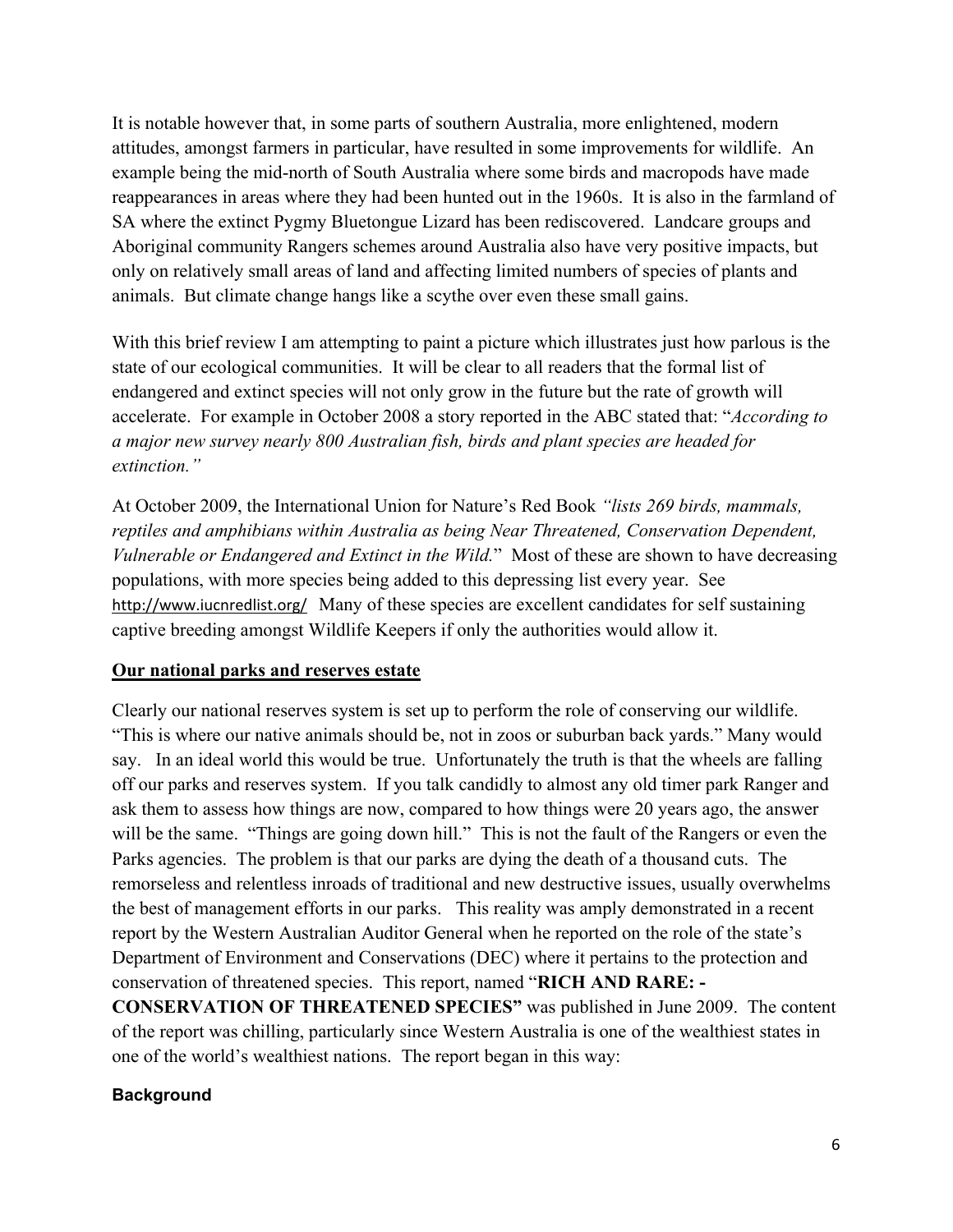Western Australia (WA) is globally significant for its biodiversity, of both flora (plants) and fauna (animals). WA has over half of Australia's biodiversity hotspots and the South West is internationally recognized for its biodiversity. In 2008 there were 601 species listed as threatened in WA.

The Department of Environment and Conservation (DEC) is the primary agency responsible for conserving this biodiversity. DEC estimates that in 2007-08, it spent \$8.2 million directly on threatened species activities, including evaluating the conservation status of species, developing and implementing recovery plans, monitoring species, and managing data. DEC has other areas of activity which influence the conservation of threatened species. For example, creating reserves protects threatened species' habitat. DEC's nature conservation programs can also address processes that pose risks to threatened species. DEC's programs to manage dieback and salinity are an example of this. These programs are not targeted at threatened species directly, but contribute to their conservation.

We focused on whether DEC is effectively protecting and recovering threatened species; whether it has clear strategies, plans, policies and procedures in place to support threatened species conservation activities, and whether those activities are conducted in line with relevant legislation, plans, policies and procedures. We included terrestrial threatened species and excluded marine species.

# **What the examination found...**

- 601 species in WA are listed as threatened with extinction and this number is increasing. Only a handful of species are improving.
- Only one in five threatened fauna and less than half of threatened flora have a recovery plan, while full implementation of the plans that are in place often does not occur. Without a recovery plan, the needs of threatened species may not be identified and addressed.
- Multi-species approaches to conservation are an effective response to the growing number of threatened species. DEC has a number of multi-species programs.
- Creating reserves is a key habitat conservation mechanism, but less than half the amount of land agreed under the national target has been reserved in WA. On average, it takes a decade for acquired land to become a reserve.
- DEC cannot demonstrate the effectiveness of its threatened species conservation activities for all threatened species.
- Since 1987 DEC and its predecessor agencies have sought to replace the 1950 Wildlife Conservation Act with new legislation that would provide greater support for conserving biodiversity.

DEC has some successful programs to address broad scale threats to multiple species, but in other areas that underpin conservation, such as habitat protection, DEC is facing significant challenges.

DEC cannot demonstrate the overall effectiveness of its threatened species conservation activities. This limits assurance that it has effective management and conservation processes and programs to ensure the protection and recovery of WA's threatened species.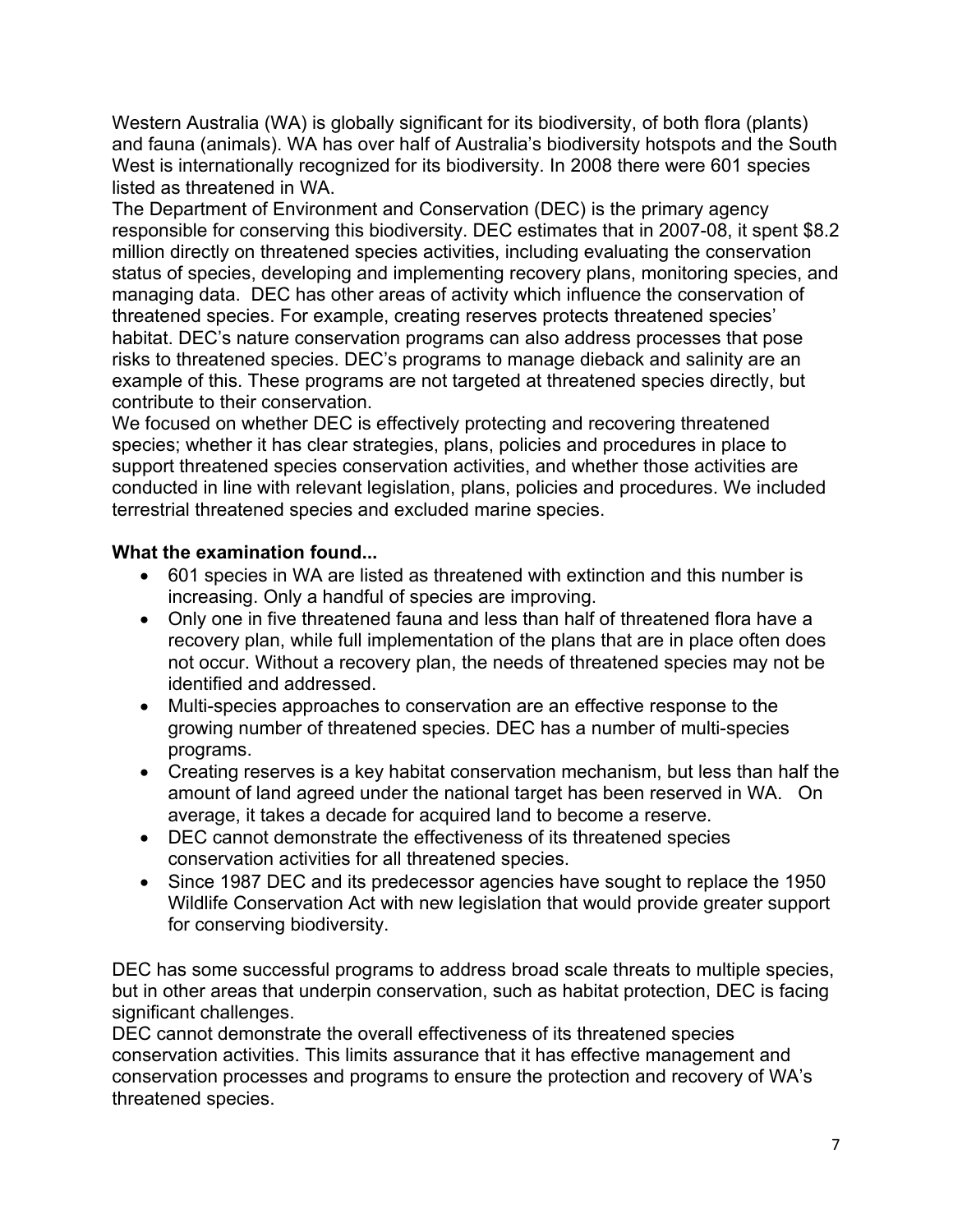Much of DEC's threatened species activities are not enabled by existing legislation and DEC has created policies to cover these gaps. The *Wildlife Conservation Act 1950* does not provide species with adequate protection.

#### **Examination conclusion…**

In many areas DEC is not effectively protecting and recovering threatened species. The number of threatened species is rising and only a few species are improving. Recovery action is not happening for most threatened species. The majority of resources and effort are allocated to critically endangered species, placing vulnerable and endangered species at risk of further decline."

This quick look at Western Australia was done at random. It is likely that a review in all of Australia's other States and Territories will reveal a similar, depressing story. It is ironic that Western Australia also has the most draconian and restrictive laws in relation to keeping native animals as pets!

Another Government example (this time the Federal Government) is Kakadu National Park in the Northern Territory. This is Australia's largest and best funded national park. It was declared in 1979. Since that time, the natural environment of the Park and its populations of native animals in particular, have been in "catastrophic" decline. The quote by John Woinarski on page 4 above was in reference to Kakadu. Feral animals, severe wildfires, weeds, soil erosion and a complex management regime have all taken their toll over the past 30 years. The control of feral buffalo and the virulent weed *Mimosa pigra* have been big wins in this Park. The eradication of Water Hyacinth and the African Big Headed Ants are also achievements to be applauded. Sadly, at the same time, Kakadu has lost the battle against the recent arrivals of *Salvinia molesta*, Para Grass and Cane Toads. This great park will also probably loose the fight against virulent ponding pasture grass called Olive Hymenachne on its Ramsar listed wetlands. In addition, pests in parks such as Kakadu are now often largely (unintentionally) protected. In the north of the Northern Territory it is common place for pigs and other exotic mammals to enjoy a regime of institutionalized protection within national parks and conservation reserves that they do not enjoy on neighboring crown land and private property. The reasons for this are complex (often not the fault of the Park service) but have much to do with the way Government agencies are forced to operate in the modern world.

# **THE ROLE OF THE FEDERAL GOVERNMENT**

The Federal Government regulates many aspects of the conservation of Australia's natural environment. It has very strict laws pertaining to the export of Australian wildlife. In short, only zoos and wildlife parks can export native animals. Even this comes under close scrutiny with the Dept. of Environment requiring information on the suitability of the receiving institution. There is a blanket ban on the export of wildlife (captive bred or otherwise) for commercial purposes. The reason given for this is that our animals "could end up in the windows of dodgy pet shops or into the hands of people of disreputable character". I find this extraordinary, as the Federal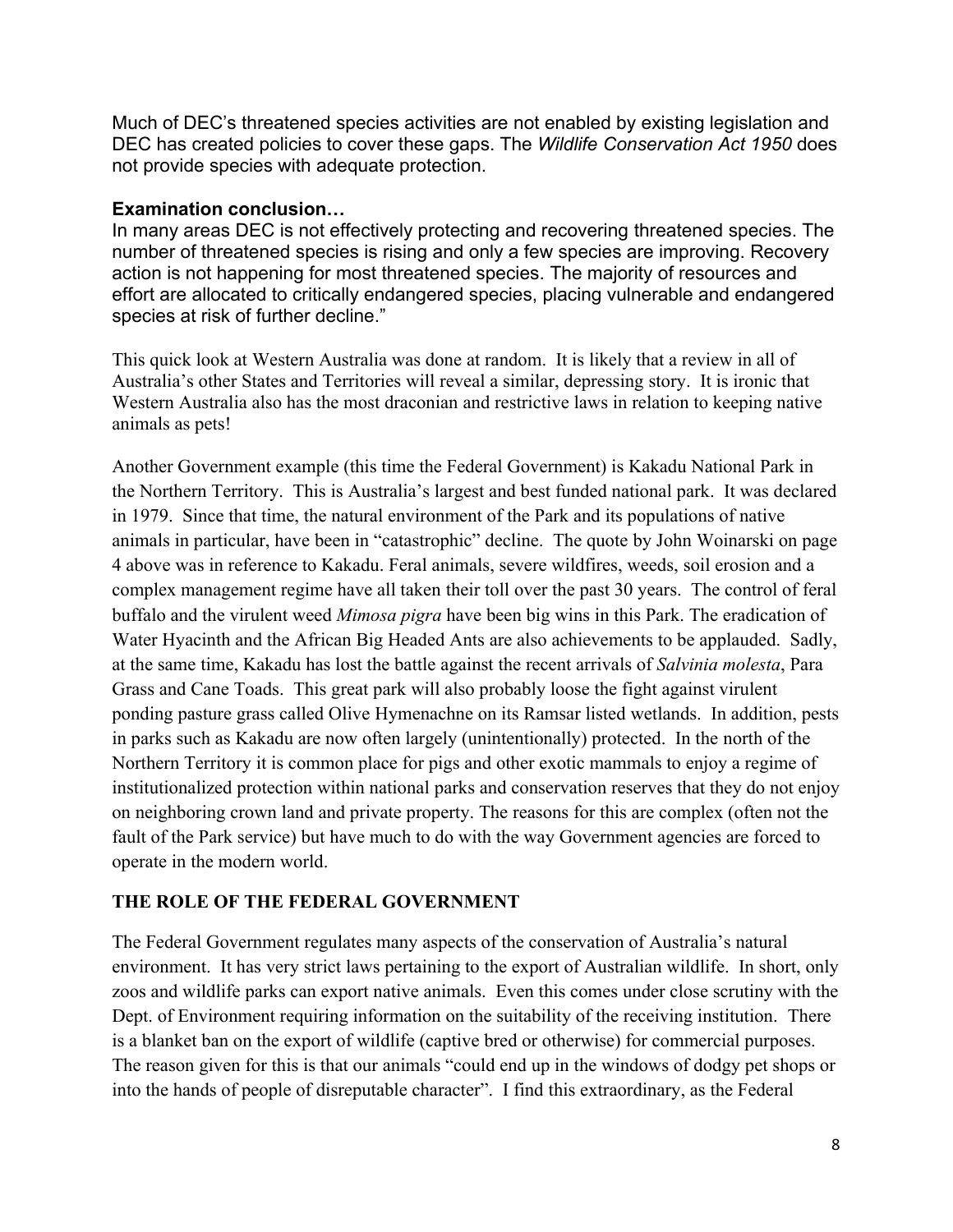$\frac{1}{2}$  $\mathbf{I}$  $\perp$  $\sim 10^{-1}$  $\mathbf{I}$  $\alpha$  $\%$  $\%$  $\sim 1$  $\sim 1$  $\#$  $\%$  $\begin{array}{c} \rule{0pt}{2ex} \rule{0pt}{2ex} \rule{0pt}{2ex} \rule{0pt}{2ex} \rule{0pt}{2ex} \rule{0pt}{2ex} \rule{0pt}{2ex} \rule{0pt}{2ex} \rule{0pt}{2ex} \rule{0pt}{2ex} \rule{0pt}{2ex} \rule{0pt}{2ex} \rule{0pt}{2ex} \rule{0pt}{2ex} \rule{0pt}{2ex} \rule{0pt}{2ex} \rule{0pt}{2ex} \rule{0pt}{2ex} \rule{0pt}{2ex} \rule{0pt}{2ex} \rule{0pt}{2ex} \rule{0pt}{2ex} \rule{0pt}{2ex} \rule{0pt}{$  $\sim 1$  $\&$  $\boldsymbol{\&}$  $\mathbb{R}^n$  $\frac{1}{2}$  $\%$  $\frac{1}{2}$  $\mathbf{I}$  $\frac{9}{6}$  $\%$  $\langle$  !!  $\Gamma$  .  $\frac{1}{2}$  $\mathbf{I}$  $\sim 0.5$  $\pm$ &C  $\%$  $\frac{0}{0}$ C N &  $\mathbf{I}$ 98A?  $\%$  $\%$  $\overline{\phantom{a}}$ D %  $8$ <br>% & E ?  $\frac{0}{0}$ & !  $\sim 1$  .  $L$ & E ?  $\%$ G H  $\mathbb{R}^2$  $\boldsymbol{8}$  $\alpha$ 8  $\&$  $\mathbf{I}$  $H$ ℅  $\mathbf{I}$  $\mathbf{I}$ &<br>?  $\mathbf{r}^{\prime}$  $\%$  $\%$  $\sim 100$ & E ?  $\frac{0}{0}$  $% &$  $%$  $\%$  $\&$  $%$  $\frac{1}{\sqrt{1}}$  $\%$  $\sim 1$  $\overline{7}$  $8<sub>1</sub>$  $\%$  $\bigcirc$  $\%$  $\%$ & !  $\frac{1}{2}$  $\boldsymbol{\&}$  $9<sup>1</sup>$  $E - 8$  $\&$  $\circ$  $#$  $\boldsymbol{\alpha}$  $\&$  $\%$  $\frac{0}{0}$  $\mathbf{I}$  $\alpha$  $\#$  $\%$  $\frac{1}{2}$  $\%$ 98A?  $\mathbf{I}^{\top}$  $\langle \ \ |$  $\mathbf{I}$  $\%$ &  $\%$  $\mathbf{I}$  $\%$  $\mathbf{I}$  $\bar{\Gamma}$  $\mathbf{\&}$  $\mathbf{I}$  and &!!  $\frac{1}{2}$  $\mathbf{I}$ Ţ  $\star$  $\mathbf{I}$  $, 1$  $\mathbf{I}$  $\mathbf{I}$  $\mathbf{I}$  $\overline{N}$  $\big)$ n  $\mathcal{L}$  $\overline{\phantom{a}}$  $3"$  $\sim 10^{-11}$  $\mathbf{I}$  $\overline{9}$  $8<sup>8</sup>$  $\overline{A}$  $I \quad A$  $%$  ?  $98A?$ , !  $\star$  $\%$  $\ddot{?}$ & &  $\mathcal{R}$  $\overline{1}$  $\frac{1}{2}$  $\mathbf{I}$  $\mathbf{I}$  $\leq$  !  $\frac{9}{6}$ 555  $\Gamma$  $\star$  $\mathsf{P}$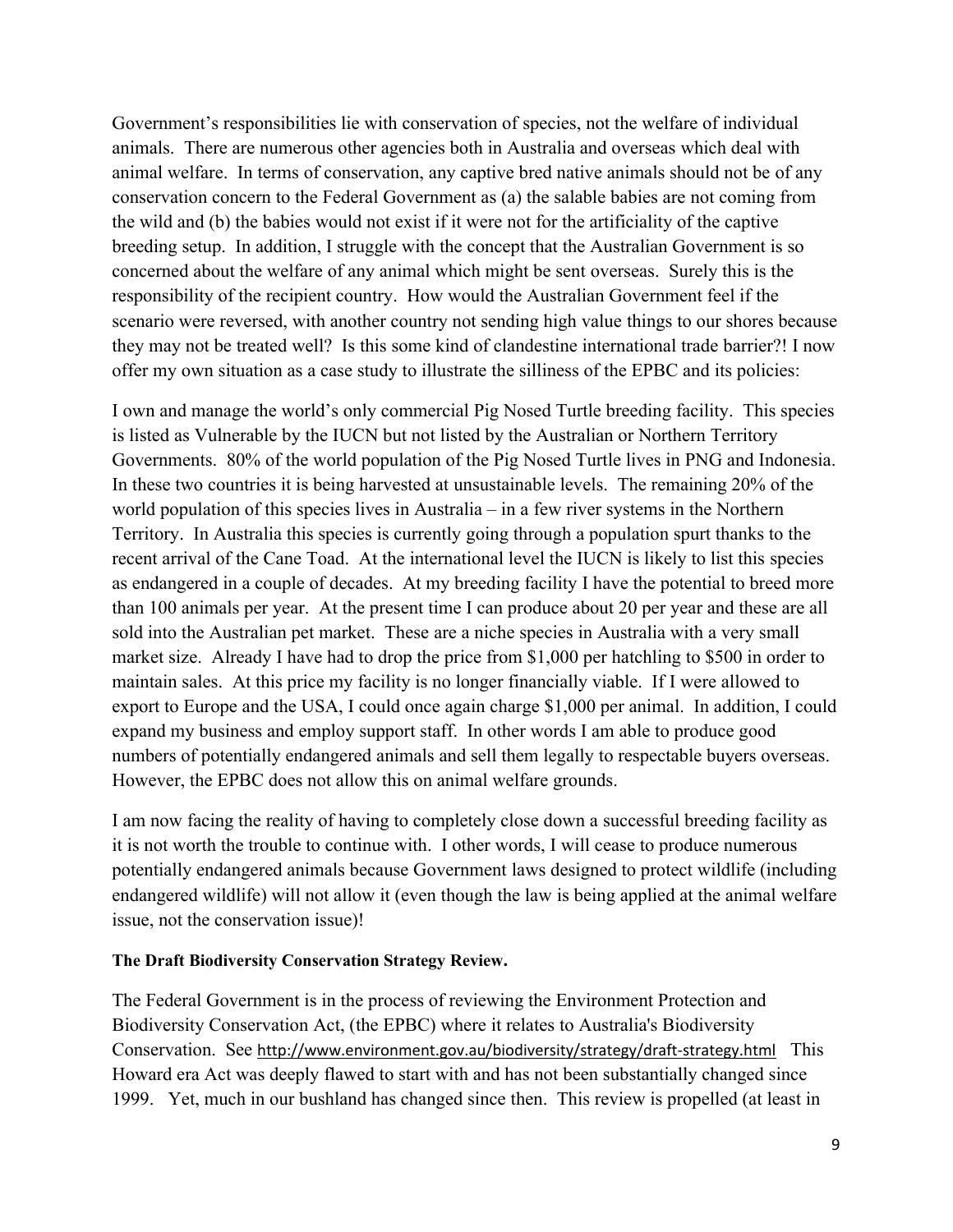$\Gamma = -\Gamma$  .  $\%$  $\overline{1}$  $\%$  $\%$  $\%$  :  $\frac{0}{0}$  $\frac{0}{0}$  $\frac{1}{8}$  $\%$  $\mathbf{I}$  $\frac{1}{2}$  $\&$  $\mathbf{I}% \mathbf{A}\mathbf{B}=\mathbf{I}_{\mathbf{A}}\mathbf{A}+\mathbf{I}_{\mathbf{A}}\mathbf{A}+\mathbf{I}_{\mathbf{A}}\mathbf{A}+\mathbf{I}_{\mathbf{A}}\mathbf{A}+\mathbf{I}_{\mathbf{A}}\mathbf{A}+\mathbf{I}_{\mathbf{A}}\mathbf{A}+\mathbf{I}_{\mathbf{A}}\mathbf{A}+\mathbf{I}_{\mathbf{A}}\mathbf{A}+\mathbf{I}_{\mathbf{A}}\mathbf{A}+\mathbf{I}_{\mathbf{A}}\mathbf{A}+\mathbf{I}_{\mathbf{A}}\mathbf{A}+\mathbf{I$  $\frac{1}{2}$  $\%$  $\frac{9}{0!}$  $\mathsf{J}$  $\overline{N}$  $0"$  $\mathbf{I}$  $!$  % ! 1  $\overline{\mathsf{J}}$  $\overline{)}$   $\overline{ }$  $D J($ !  $\mathbf{L}$  $\ddot{?}$  $1<sup>1</sup>$  $\mathsf{A}$  $K!$  $\%$  $)$  ' 8 '  $\mathbf{I}% =\mathbf{I}^{T}\mathbf{e}_{\mathbf{I}^{T}}\mathbf{v}^{T}\mathbf{v}^{T}\mathbf{v}^{T}\mathbf{v}^{T}\mathbf{v}^{T}\mathbf{v}^{T}\mathbf{v}^{T}\mathbf{v}^{T}\mathbf{v}^{T}\mathbf{v}^{T}\mathbf{v}^{T}\mathbf{v}^{T}\mathbf{v}^{T}\mathbf{v}^{T}\mathbf{v}^{T}\mathbf{v}^{T}\mathbf{v}^{T}\mathbf{v}^{T}\mathbf{v}^{T}\mathbf{v}^{T}\mathbf{v}^{T}\mathbf{v}^{T}\mathbf{v}^{T}\mathbf{v}$ L  $\mathbf{I}$  $\mathbf{I}$  $\frac{1}{2}$  $\mathbf{I}%$  $)$ <sup>'</sup>  $\mathbf{I}% _{t}\left| \mathbf{I}_{t}\right| =\mathbf{I}_{t}\left| \mathbf{I}_{t}\right|$  $\mathbf{l}$  $\frac{1}{2}$  $\frac{1}{2}$ ř.  $\mathbf{I}$  $\frac{1}{2}$  $\frac{1}{2}$   $\frac{1}{2}$  $\ddot{\phantom{a}}$  $)$  ' & 9  $\%$  $J'$  $* \, \mathfrak{B} * 9$  $\overline{)}$  $\ddot{}$  $3:1/$  $\overline{)}$  $\big)$  $\mathbf{u}$  $3: P$  $\left( \begin{array}{c} \end{array} \right)$  $\mathcal{E}$  $\mathbf{I}$  $\%$  $\Gamma$  $\%$ Ţ  $\bar{1}$  , ,  $\%$  $\mathbb{D}^{\mathbb{Z}}$ ł,  $\sqrt{2}$ %<br>DKK  $\mathbf{3}$  $\sim 1$  .  $\overline{1}$ K  $\%$  $#C$  $\mathsf Q$  $#$  $\frac{0}{0}$  $+4$  $\mathbf{u}$ % "  $\%$  $\overline{?}$  $\big($  $\&$  $\%$  $\bar{\mathbf{u}}$  $\therefore$  3  $\&$  $\mathbb{R}^+$ 8  $\frac{1}{2}$ Ţ  $\cdot$  $\%$  $\mathbf{I}$ #  $1 \frac{9}{6}$ &!  $%8$  $\overline{8}$  $\mathcal{A}$  $\frac{1}{2}$ 8  $\%$  $\overline{\phantom{a}}$  $\%$  $\big($  $\overline{\phantom{a}}$  $\%$  $\%$  $\%$  $=$  $\bar{1}$  $\bar{\mathbf{u}}$ 

> $\big)$  $\blacksquare$  $+$ " 3  $\mathcal{E}$  $\mathcal{E}$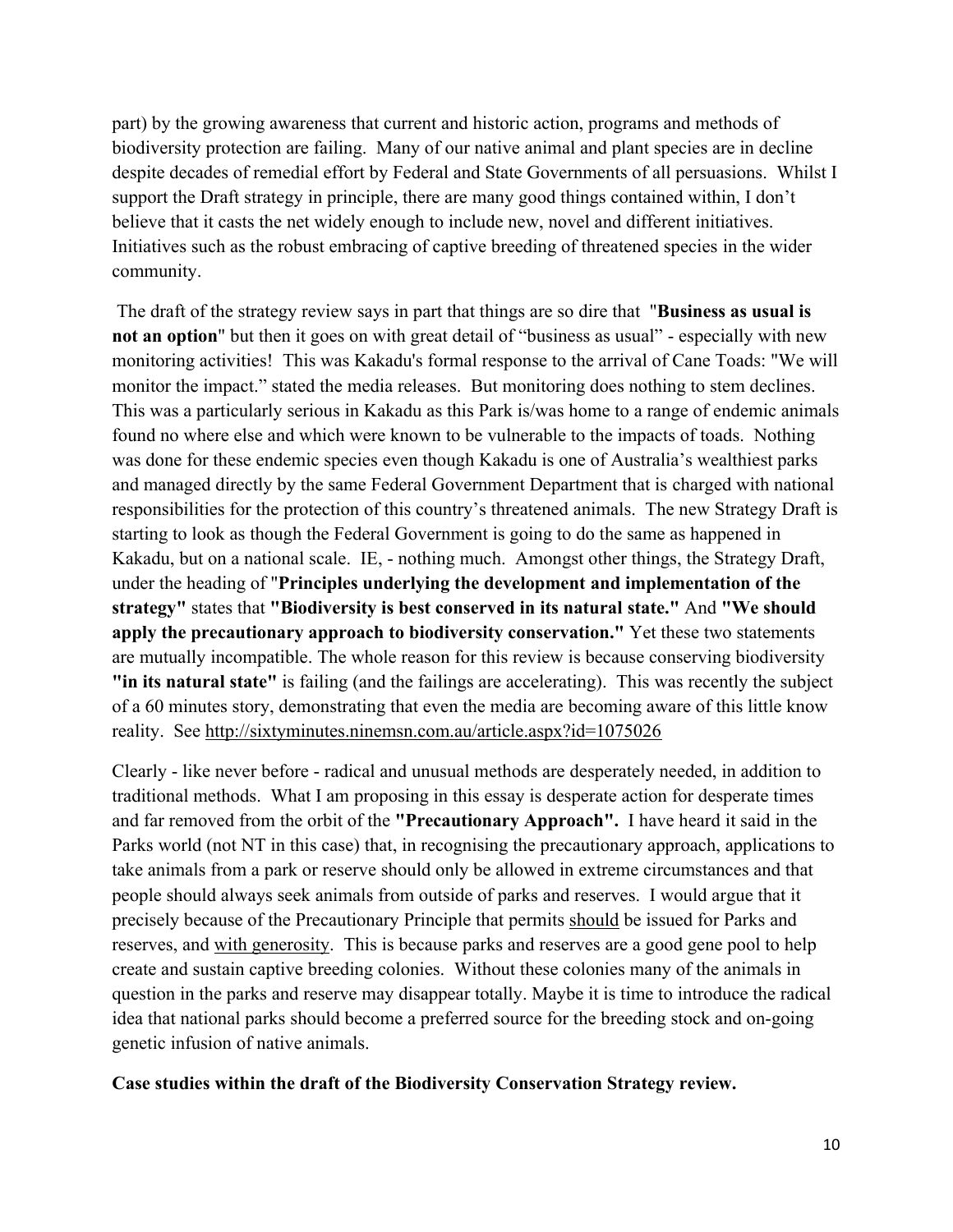$64$  - % % D 8<br>, ( \$ #\$\$ #\$ ) \$\$\$  $\mathcal{S}$ 64  $\frac{0}{0}$  $\begin{array}{ccccccccc}\n\text{\$} & & & & & \text{\$} & & & \text{\$} & & \text{\$} & \text{\$} & \text{\$} & \text{\$} & \text{\$} & \text{\$} & \text{\$} & \text{\$} & \text{\$} & \text{\$} & \text{\$} & \text{\$} & \text{\$} & \text{\$} & \text{\$} & \text{\$} & \text{\$} & \text{\$} & \text{\$} & \text{\$} & \text{\$} & \text{\$} & \text{\$} & \text{\$} & \text{\$} & \text{\$} & \text{\$} & \text{\$} & \text{\$} & \text{\$} & \text{\$}$  $85$   $*5$   $+5$   $5#$   $55$   $5$  $\mathfrak{S}$  $$S$  $\mathfrak{S}$ & \$(\$\$# \$ \$ \$\$ #)\$+\$\$\$\$<br>&\$, \$\$\$ )**+\$**\$\$\$\$\$\$\$\$(\$  $\mathcal{S}$  $\mathsf{\$}$  $\mathcal{L}$  $\frac{1}{2}$  $\begin{array}{ccccccccc}\n\text{\$} & & & & \text{\$} & & & \text{\$} & & \text{\$} & & \text{\$} & & \text{\$} & \text{\$} & \text{\$} & \text{\$} & \text{\$} & \text{\$} & \text{\$} & \text{\$} & \text{\$} & \text{\$} & \text{\$} & \text{\$} & \text{\$} & \text{\$} & \text{\$} & \text{\$} & \text{\$} & \text{\$} & \text{\$} & \text{\$} & \text{\$} & \text{\$} & \text{\$} & \text{\$} & \text{\$} & \text{\$} & \text{\$} & \text{\$} & \text{\$$  $\frac{1}{2}$  \$  $\mathfrak{L}$  $\frac{1}{2}$  $$S$  $\mathsf{\$}$  $$H()$  \$  $$5$  $#$  $\frac{1}{2}$  $\mathcal{S}$  $$ $ $ $$  $$$   $+$$  #\$#  $\begin{array}{cccccccccccccccccc} \mathfrak{F} & \mathfrak{F} & \mathfrak{F} & \mathfrak{F} & \mathfrak{F} & \mathfrak{F} & \mathfrak{F} & \mathfrak{F} & \mathfrak{F} & \mathfrak{F} & \mathfrak{F} & \mathfrak{F} & \mathfrak{F} & \mathfrak{F} & \mathfrak{F} & \mathfrak{F} & \mathfrak{F} & \mathfrak{F} & \mathfrak{F} & \mathfrak{F} & \mathfrak{F} & \mathfrak{F} & \mathfrak{F} & \mathfrak{F} & \mathfrak{F} & \mathfrak{F} & \$  $\mathfrak{S}$  $\mathcal{L}$ \$\$&\$  $$5 \quad $-$)$ \$ #+ \$\$2 #\$3  $\frac{1}{2}$  $\begin{array}{ccccccccccccccccccccc} \# & & \mathfrak{F}\,2 & & \mathfrak{F} & & \# & \mathfrak{F}\,35 & \mathfrak{F} & & \mathfrak{F} & & \mathfrak{F} & & \mathfrak{F} & & \mathfrak{F} & & \mathfrak{F} & & \mathfrak{F} & & \mathfrak{F} & & \mathfrak{F} & & \mathfrak{F} & & \mathfrak{F} & & \mathfrak{F} & & \mathfrak{F} & & \mathfrak{F} & & \mathfrak{F} & & \mathfrak{F} & & \mathfrak{F} & & \mathfrak{F} & & \mathfrak{F} &$ \$#\$\$\$-)\$+\$\$.<br>\$\$\$##&\$\$\$  $($ \$\$\$\$#\$\$\$  $$#$  \$  $$ /$   $\#$$ ) 5 + \$\$ \$ \$  $\mathbb{S}$  $S'$  $\mathcal{S}$  $\mathbb{S}$  $+$  \$ \$ \$  $\begin{array}{cccccccccccccc} \mathfrak{F} & \mathfrak{F} & & \mathfrak{F} & & \mathfrak{F} & & \mathfrak{F} & & \mathfrak{F} & & \mathfrak{F} & & \mathfrak{F} & & \mathfrak{F} & & \mathfrak{F} & & \mathfrak{F} & & \mathfrak{F} & & \mathfrak{F} & & \mathfrak{F} & & \mathfrak{F} & & \mathfrak{F} & & \mathfrak{F} & & \mathfrak{F} & & \mathfrak{F} & & \mathfrak{F} & & \mathfrak{F} & & \mathfrak{F} & & \mathfrak{F} & & \mathfrak$  $\frac{1}{2}$  $$555$  $$ # + $$  $\mathfrak{L}$  $$885$55$  $\text{\$ }$  \$ \$  $#$  $\begin{array}{ccc}\n\text{\$} & \text{\$} & \text{\$} & \text{\$} & \text{\$} & \text{\$} & \text{\$} & \text{\$} & \text{\$} & \text{\$} & \text{\$} & \text{\$} & \text{\$} & \text{\$} & \text{\$} & \text{\$} & \text{\$} & \text{\$} & \text{\$} & \text{\$} & \text{\$} & \text{\$} & \text{\$} & \text{\$} & \text{\$} & \text{\$} & \text{\$} & \text{\$} & \text{\$} & \text{\$} & \text{\$} & \text{\$} & \text{\$} & \text{\$} & \text{\$} & \text$ \$  $7$  ) \$  $\mathcal{S}$  $$+ $ $$  $+$  \$7 ) \$ # \$4 # \$: \$ \$\$\$\$ \$ \$<br>\$ \$ \$ \$ \$ \$ \$ # \$\$ \$  $\begin{array}{ccccc}\n\mathfrak{P} & & \# \\
\mathfrak{P} & & \mathfrak{P}\n\end{array}$  $$!$  $+$  \$  $\frac{1}{2}$ \$  $+$ \$\$  $\frac{1}{2}$ **一卷** \$  $\mathcal{S}$  $\$\$ \$  $#$  \$ **RS**  $\mathfrak{S}$  $\boldsymbol{\mathsf{\$}}$  $\mathfrak{S}$   $\mathfrak{S}$ ;  $\frac{46}{100}$  #  $\frac{44}{100}$  +  $\frac{46}{100}$  +  $\frac{46}{100}$  +  $\frac{46}{100}$  +  $\frac{46}{100}$  +  $\frac{46}{100}$  +  $\frac{46}{100}$  $\mathcal{L}$  $#$  $# S$  $9 \text{ }$  \$ # #\$\$\$  $\mathsf{\$}$  $\mathcal{S}$  $$6\quad$  $\mathcal{S}$ \$  $\mathbb{S}$  $\overrightarrow{a}$  #



&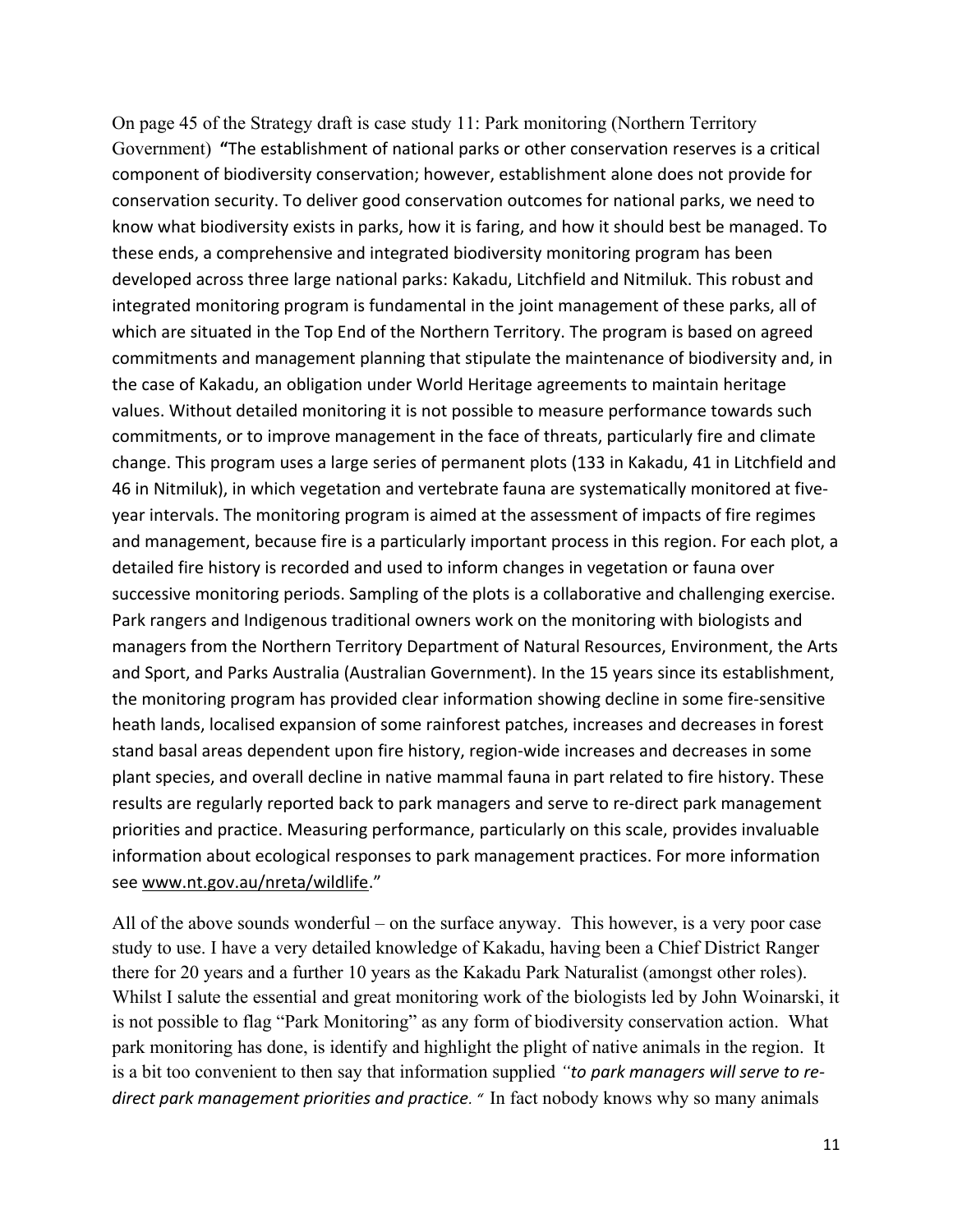





 $\#$ 

 $\ddot{\phantom{a}}$ 

 $\bar{\mathcal{E}}$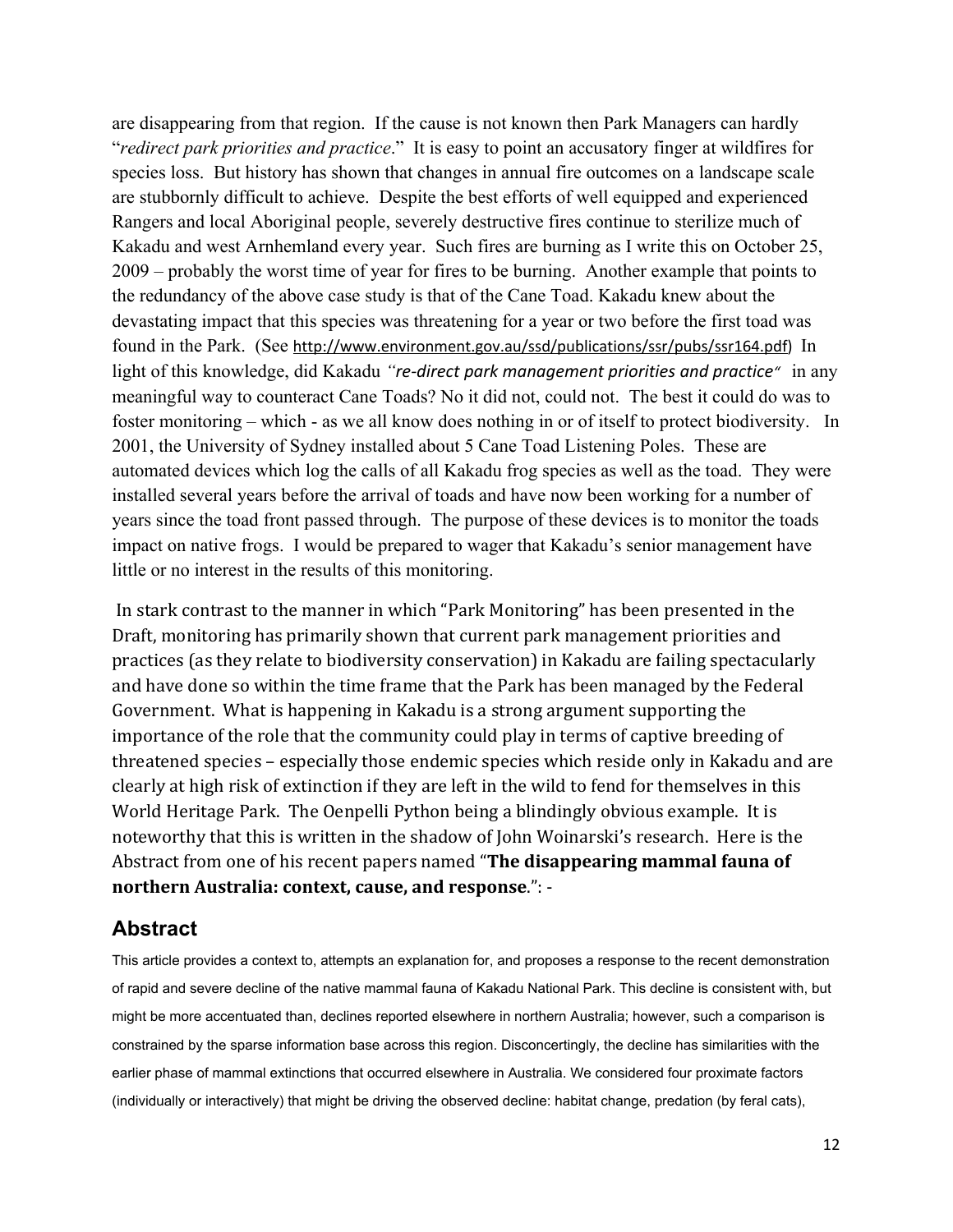poisoning (by invading cane toads), and novel disease. No single factor readily explains the current decline. The current rapid decline of mammals in Kakadu National Park and northern Australia suggests that the fate of biodiversity globally might be even bleaker than evident in recent reviews, and that the establishment of conservation reserves alone is insufficient to maintain biodiversity. This latter conclusion is not new; but the results reported here further stress the need to manage reserves far more intensively, purposefully, and effectively, and to audit regularly their biodiversity conservation performance.

It is understandable that Dr Woinarski's mind does not easily go to the idea of captive breeding as an insurance strategy. His life's work has been dedicated the wildlife studies at the landscape scale. He does not object to such a measure, but his mind is focused at the landscape scale (Woinarski pers comms)

**Case study 5:** Corroboree Frog breeding program (Australian Capital Territory Government) A captive breeding and monitoring program has commenced at Tidbinbilla Nature Reserve for the northern corroboree frog (*Pseudophryne pengilleyi*). The objective of the program is to maintain a captive colony of northern corroboree frogs as an insurance against extinction in the wild, with the ultimate aim of breeding the species for release to re-establish wild populations.

Strangely the opening paragraph of the case study above gives the green light to the captive breeding ideology. Why then does the Government fail to see the blindingly obvious potential of captive breeding at a public level? Particularly since other parts of this draft stresses the crucial need for the public to be engaged in conservation efforts at every level.

I will now offer my own case study at the state level:

# **A Tale of two pythons, the Oenpelli Python and the Rough Scaled Python.**

Both of these reclusive snakes have tiny distributions within Australia. The Oenpelli is found only in the sandstone ramparts of the west Arnhemland and Kakadu sandstone escarpment in the north of the Northern territory. The Rough Scale Python (a type of Carpet Snake) is restricted to some deep chasms in the north Kimberley of Western Australia.

Probably the rarest snake in Australia, the Rough-scaled Python, is only known from around ten snakes captured in the wild. The Australian Reptile Park has developed a major research and captive breeding program for this species with assistance from the Western Australian conservation department, CALM. Numerous trips have been made to the snake's natural range to study it in the field and collect specimens, the only ones currently in captivity anywhere in the world. Just reaching the study site is a major operation requiring the use of domestic airliners, light aircraft, helicopters and boats transporting everything that would be required to survive in this remotest area of Australia for several weeks at a time. The Rough-scaled Python has one of the smallest distributions of any snake. At this stage, virtually nothing is known of its biology but it appears to spend its time in the tops of trees or in sandstone caves and crevices becoming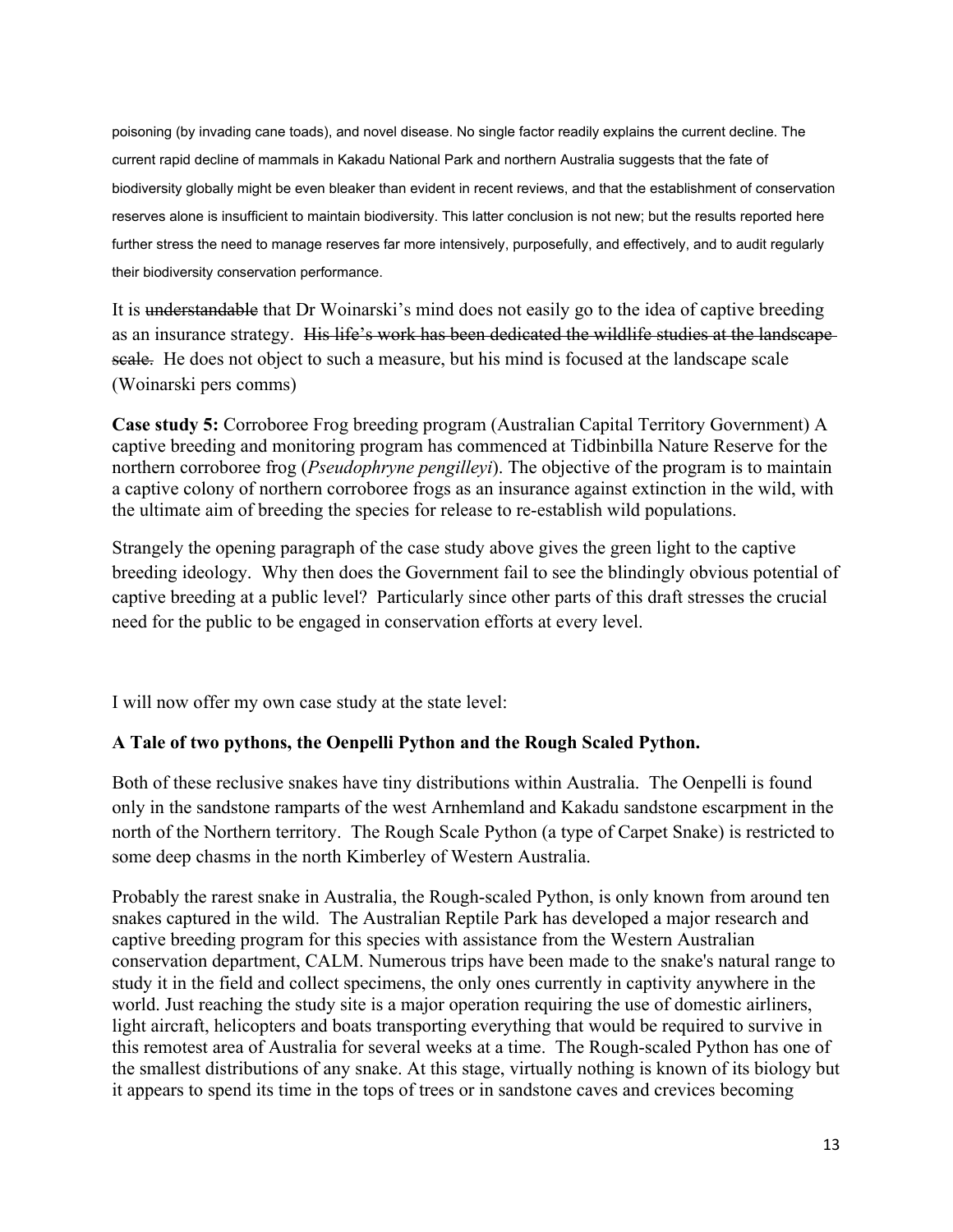active at night in search of prey. The Australian Reptile Park succeeded in breeding this species in captivity for the first time in January 2001. Since that time a few other breeders have subsequently bred this snake from those original individuals. Today there are more than 1,000 individual captive bred snakes in private hands – and more eggs are incubating. This is clearly a captive breeding success story. It is not known what the future holds for this species in the wild as Cane Toads, changed fire regimes and climate change take their inexorable toll on the Kimberley's fabulous but imperiled landscape.

Back in the NT, the fight continues over the future of the charismatic and enigmatic Oenpelli Python. This species (Australia's second largest python) is listed as Vulnerable by the NT Parks and Wildlife Commission. In their own web site they note that little is known about the abundance and population dynamics of this species in the wild. They also note that there are reports suggesting that numbers are declining. This would not be surprising as many other animals in the same region are in steep decline with some, such as the Northern Quoll (which would be a food animal for the python) and the large Arnhemland Egernia, becoming locally extinct. In terms of the Oenpelli Python's conservation, the NT Government offers the following Status Report on its web site where is says in part -

#### *Conservation objectives and management Research priorities are to:*

*(i) examine the impacts of fire regimes upon the Oenpelli python directly, or its preferred prey species;*

*(ii) attempt to derive some estimate of relative abundance, habitat associations and total population size;*

*(iii) collate, where appropriate, traditional ecological knowledge of this species held by Aboriginal landowners in the stone country.*

# *Management priorities are to:*

*(i) establish a monitoring program for this species, particularly with reference to its response to fire management;*

*(ii) continue to deter illicit reptile collectors.*

# *A small captive population of this species has been maintained at the Territory Wildlife Park.*

Whilst these are all good words they do not progress the survival prospects of the species very far. I am loath to be critical of Parks and Wildlife NT and its staff but it is worth examining the above dot points in more detail to test their veracity.

Point 1, *examine the impacts of fire regimes upon the Oenpelli python directly, or its preferred prey species*. In reality this would be excruciatingly difficult and expensive to do, mainly because the snake is so difficult to find that it would be (in a practical sense) impossible to get a sufficient data set to make any evaluation of fire impacts impossible. In terms of fire impacts on its prey species, this would be tricky as we don't really know what its preferred natural food is. It is likely to be bats, possums sandstone rats and quolls as well as rock wallabies. It would be extremely difficult to establish what impact fire is having on these species for much the same reason.

Point 2, *attempt to derive some estimate of relative abundance, habitat associations and total population size.* This too would be virtually impossible (and hugely expensive) as we are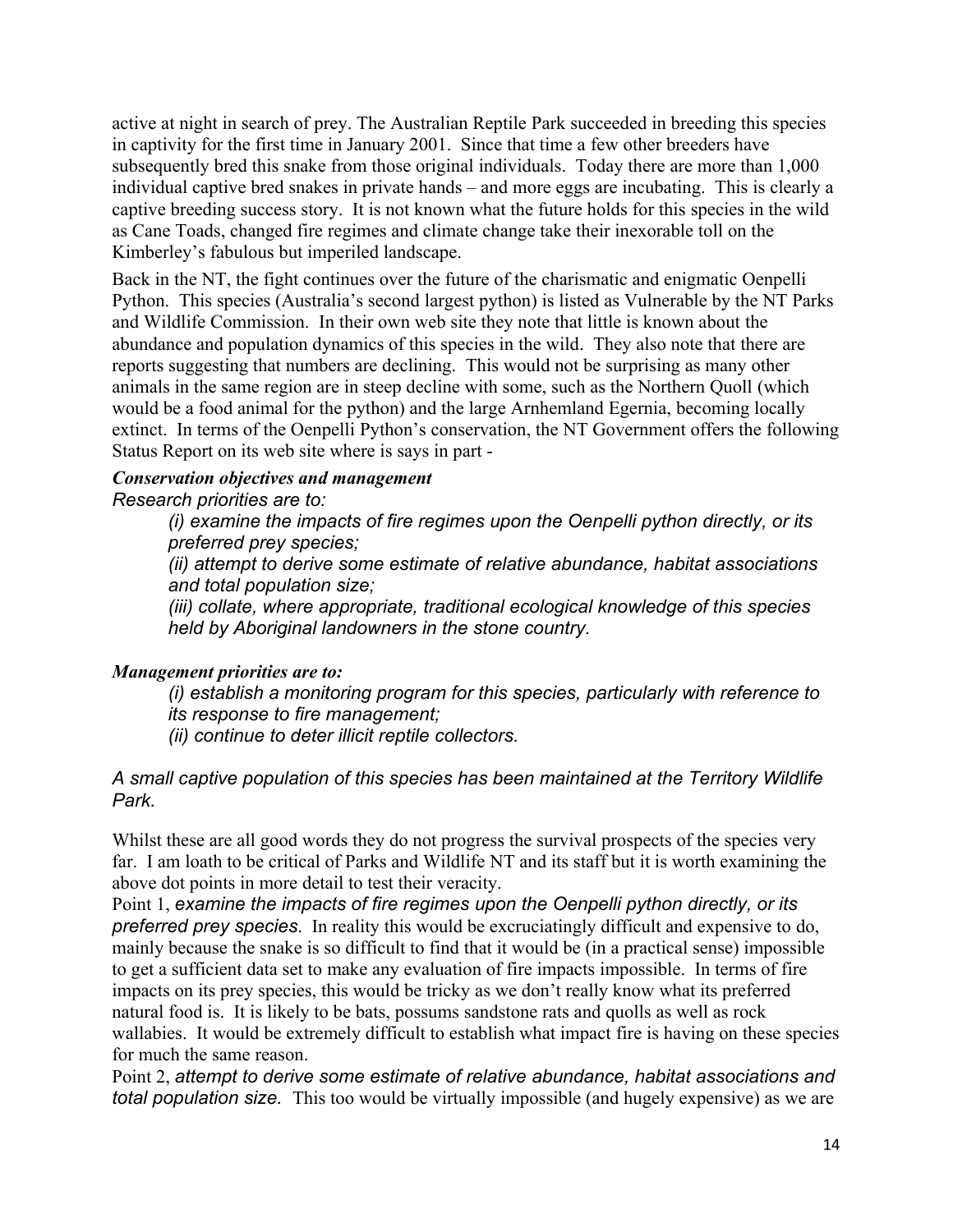unaware of its total distribution and therefore unlikely ever to know its total population. This animal lives exclusively in some of the most difficult and remote landscapes in Australia. It would take a massive operation of the size normally reserved for the military to be able to search this region in sufficient detail to find the limits to the snake's distribution or a feel for its total population size.

Point 3, *collate, where appropriate, traditional ecological knowledge of this species held by Aboriginal landowners in the stone country.* Whilst this would be a good thing to do, there are many problems with it. Not the least being that past experience has shown me that traditional ecological knowledge is not often of much use in managing a species. Particularly a species as reclusive as this. Most of the Aboriginal people of the region packed up and left the primary habitat of the Oenpelli Python at least 40 years ago. Traditional indigenous knowledge of the sandstone environment is being - has been - lost at a spectacular rate. Increasingly few living Aboriginal people in the region would be able to identify a Nawaran (as they call the Oenpelli Python). In any event, much traditional knowledge of animals like this falls into two main categories (1) the mythological and (2) the culinary. In my experience it is very difficult to marry mythological knowledge in to practical conservation strategies and (2) the culinary knowledge is primarily centered around catching, killing and cooking. Here again, apart from the catching bit, these knowledge sets are tricky to build into any form of conservation strategy. This is doubly so in the case of the Nawaran as the people of this region see no distinction between the small and abundant Childrens Python and large and rare Oenpelli Python. Both are called Nawaran in their language.

#### Under "Management Priorities" Parks and Wildlife offer the following:

*(i) establish a monitoring program for this species, particularly with reference to its response to fire management*; It is not known to this writer how one can establish a monitoring program for a ghost. This animal is so infrequently seen that a monitoring program is, for all intents and purposes - impossible. What could be done (but is not suggested) is to radio track a few individual snakes. Data arising from such an exercise would give biologist a 'feel' for how difficult this species is to find in the wild. The behavior of a few radio tracked individuals could give a useful baseline for extrapolation and thus a clue to whether or not this species is common but very reclusive or, relatively easy to find but evidently very rare. Certainly there is no hint that such work is going to occur. It could also serve to 'train' the biologists in how to look for and find this snake in its preferred habitat.

*(ii) continue to deter illicit reptile collectors*. There is not much problem in this regard. 99.9% of the known habitat of this species is totally inaccessible to all but those people who can afford a helicopter. We also know that there are very, very few anywhere in captivity in Australia. The few individuals at the NT Territory Wildlife Park are tired old non-breeders. Despite numerous efforts, the Territory Wildlife Park (an arm of the NT Parks and Wildlife Commission) has never been able to collect any specimens from the wild. Ironically back in the mid 1970s when this species was first discovered by non Aborigines, a few were smuggled to Germany. These were bred successfully and now Oenpelli Pythons are found in exclusive collections in Europe, the USA and Canada. There are now more captive specimens of this species overseas than in Australia – Australia a country which formally lists the species as Vulnerable and possibly in decline. If this species goes the way of the giant Arnhem Land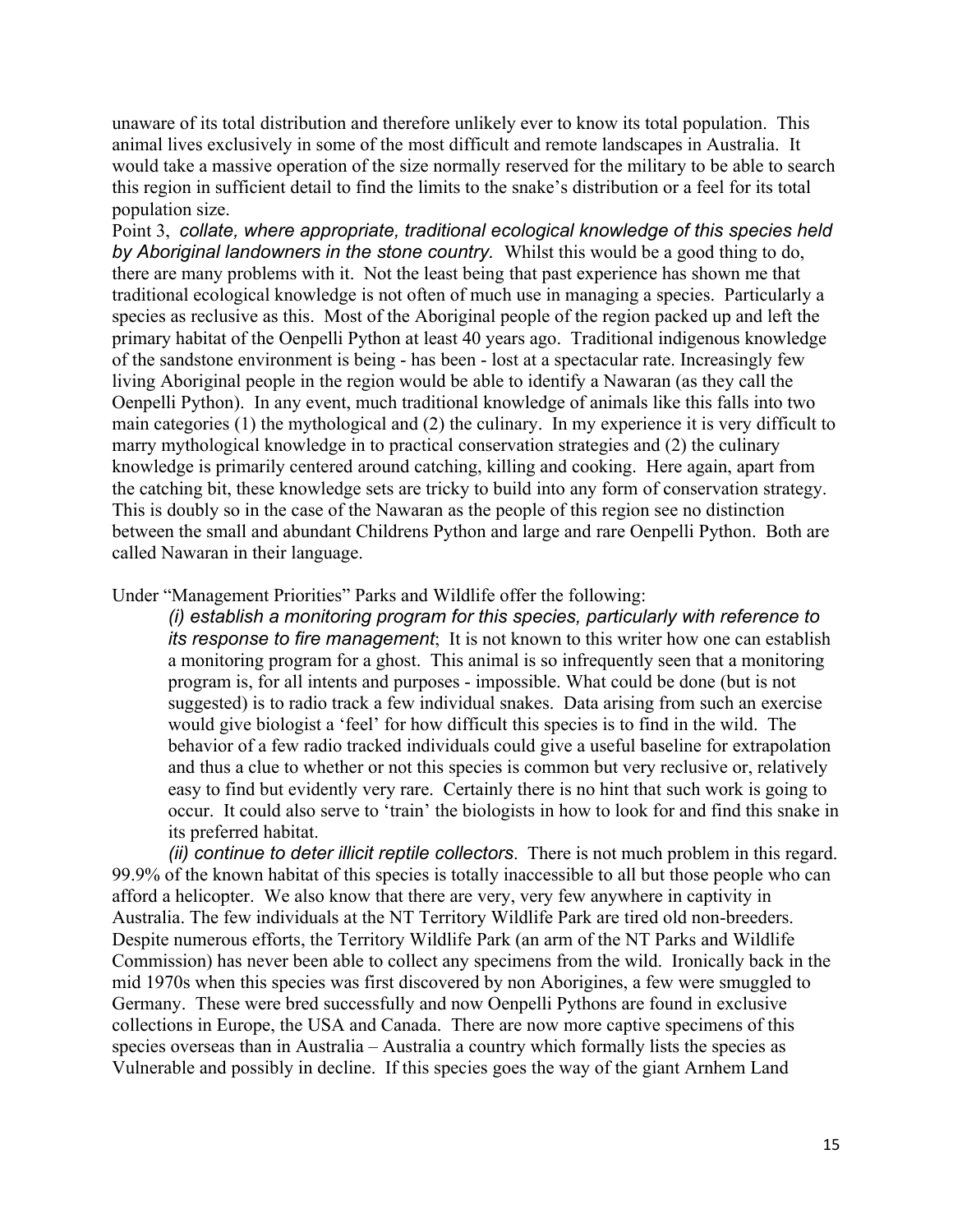Egernia and becomes extinct in this (its home country) we may well be grateful for the boldness of the animal trafficker who smuggled those early specimens out to Europe.

This animal could well be on the slippery slope to extinction - nobody knows. For several years now a prominent Darwin based python breeder has been trying to obtain the necessary permits to collect this species for captive breeding in a similar way to that done by the Australian Wildlife Park with the Rough Scale Python. Despite an immaculate reputation at breeding pythons, he has, at every turn been frustrated in this endeavour. It seems that (unluckily for it) this snake lives in a part of Australia that is managed by numerous complex organisations. Uniquely and paradoxically, the total world distribution of the Oenpelli Python is wholly contained within Kakadu National Park and western Arnhemland. Both are places which offer high levels of environmental protection to the land. In fact, in September 2009, Australia's national reserve system, grew by two million hectares after a Federal Government declaration of two huge tracts of Arnhem Land (east of Kakadu National Park in the Northern Territory) as Indigenous protected areas. Together with Kakadu this protected area wholly contains the world distribution of the Oenpelli Python. It is all Aboriginal land and to gain the new declaration, the owners have entered into a voluntary agreement to promote biodiversity and conserve cultural resource in line with international standards. This would suggest that the conservation status of the python is secure. Sadly this is not the case due to dramatic and destructive changes unfolding in the region as stated by one of the senior Aboriginal Land Owners, Dean Yimarbuk, when he said: "There's a lot of things happening up here that are damaging the landscape. We just need a lot of people to come and join in." Clearly, there can be no more blindingly obvious case for a captive breeding exercise to occur.

Finally, and as a minor footnote, the Parks and Wildlife status report on the Oenpelli Python says, *A small captive population of this species has been maintained at the Territory Wildlife Park.* It is telling that past tense was used in this sentence*.* The few animals that the Territory Wildlife Park has are non breeding and never will breed without a fertile male. No such animal is forthcoming and the existing females will probably die of old age before getting a chance to have eggs of their own. I find it extraordinary that the Status Report did not recommend a captive breeding program. This could be set up, with a high likely hood of success, at a tiny fraction of the cost of the other vague and unachievable recommendations in the report.

# **The role of state Governments**

Paradoxically, in this era of a growing list of rare animals and plants, the various state Government departments seem to be making it more difficult to breed native animals in captivity rather than easier. The reason very often given is that people should not take vulnerable, threatened, rare or endangered animals from the wild because they are vulnerable, threatened, rare or endangered. However, in many cases, these are the very reasons why such animals should be taken into captivity! Government agencies the world over seem to have the habit of allowing a plant or animal to become Critically Endangered before doing a knee jerk, panic attempt at captive breeding at considerable cost to the tax payer. What they should be doing is fostering animals in to the hands of experienced Wildlife Keepers long before they get anywhere near the Endangered list. Wildlife Keepers will breed up many native animals at no cost to the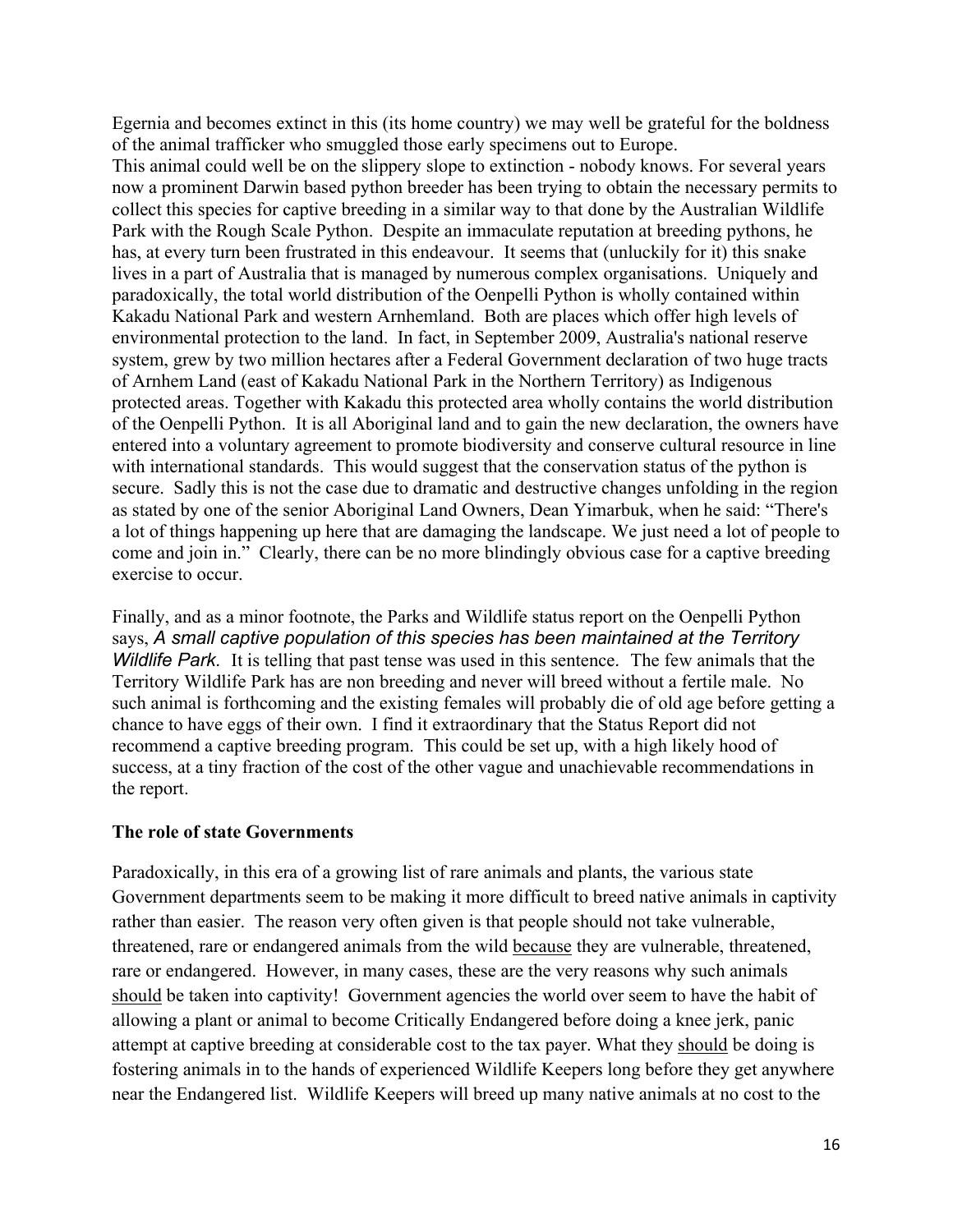taxpayer. Then, by on-selling to other Keepers, the total number of animals in captivity expands and the species (like the Rough Scaled Python and many others) becomes secure in captivity. Then, from time to time, the Government agency should facilitate the capture of additional breeding stock to infuse new genetic material into the captive bred population. All of this can be done at low cost to the Government agency and thus the taxpayer.

But Government agencies seem to be bogged down in redundant ideologies. They do not seem to understand what is happening in the modern, natural world. There are many reasons for this which I will examine below:

- 1. In the area of protection of Australian wildlife, public servants are required to follow legislation which, I argue, is out-dated and does not recognize the new reality in the bush. Many of these laws are inadequate or even counterproductive for the task that they are intended to perform.
- 2. It is the way they have always done things. Change is slow and painful in the Public Service.
- 3. Government agencies seem to believe that only they have some sort of 'divine' right to own and control wildlife. They seem to be unaware that much of Australia's wildlife knowledge was gained from captive animal colonies.
- 4. There appears to be a disconnect between the various divisions of the public servants who work within the conservation agencies. EG it appears in some cases that the people who administer the permit regime are largely isolated from related divisions such as the fauna survey scientists. Permits people are more likely to be in contact with law enforcement staff than with the biologists. Yet it is the biologists who are more likely to know what is happening with wildlife in the real world. The enforcement wing of any parks and wildlife organisation often tends to have a narrow policing focus, trained on catching people doing the wrong thing. In common with the enforcement people, the permit staff are duty bound to follow the letter of the legislation and Departmental policies which may have been written decades ago and be redundant or even counterproductive. These elements tend to make the administration of the wildlife permits regime, robotic and locked into the 'black letter' of the governing rules. It also puts a heavy burden on the departmental executives who preside over and juggle all the divisions within the agency. These executives on the one hand must implement the aging, standing legislation whilst on the other, try to keep up with new conservation realities and ideals. New and crucial information coming from the biologists may be drifting further and further into conflict with the legislation. The field biologists however, do have a good sense of what is going on in the bush. They are aware of the population dynamics of individual species and the threatening processes attacking them. But the Duty Statements of these biologists are unlikely to extend to developing creative ideas in conservation methodology or any conversation with the people in the permits or law enforcement sections. Now that the current crop of wildlife protection laws are (at their core) more than 30 years old one can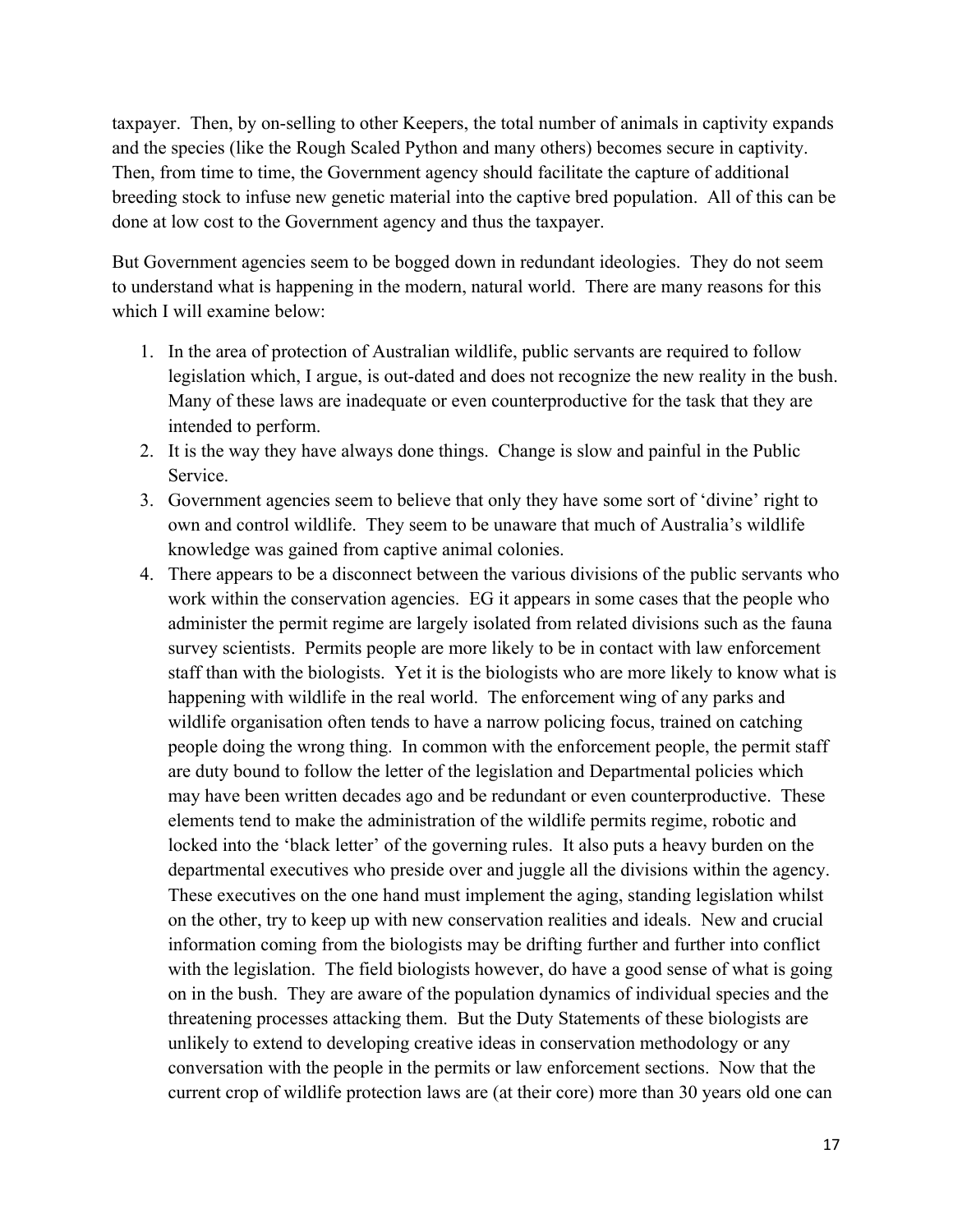assume that few of the younger people working in the Government areas of wildlife conservation are keepers of wildlife. This deficiency/trend may be in part a product of their own legislation (not of their own making) which has largely alienated young people from the opportunity to keep wildlife as pets. A logical consequence of uncoupling children from the joy of keeping native animals would be a resulting emotional distancing of young adults from native animals and the natural environment. Flannery in his book The Future Eaters states: *"A few generations ago a large proportion of young Australians kept indigenous species for pets and lived in semi-rural or rural areas. From my own 1950's childhood, I vividly remember a family friend's pet magpie and my grandmother's cockatoo. I myself kept goannas, snakes, blue-tongue lizards and a wide variety of frogs. Great benefits in terms of familiarity and fondness for wildlife developed from such interactions. Today, many such interactions are illegal, unless specifically licensed by the relevant government authority. Even where they remain legal, there is a general community perception that it is somehow wrong to have native animals as pets.*

*This great legal fence that divides ordinary Australians from their fauna is, I believe highly destructive. Today, many young Australians may like their fauna, but few understand it as their grandparents did. Unfortunately, continued urbanisation and urban consolidation is forcing further alienation of people from their environment. Urban consolidation is removing bushland and even gardens from much of our immediate habitat. These areas give most young Australians their first chance to learn about their environment. As the larger trees, lizards, frogs and birds gradually vanish from the urban areas, the alienation of the great majority of Australians from their land will be complete."*

#### **Administration of this new system**

How do the various state P&W depts. monitor this explosion (as I am proposing) of people keeping so many spp.? Partly by streamlining the existing system. An immense amount of time is lost, wasted by the permits sections annually reissuing permits for people or organisations, such as schools and universities, to possess skins, skulls or mounted specimens of native animals. Whilst I can see the need to prevent the uncontrolled exploitation of parts of animals such as kangaroo meat, possum skins or birds eggs, there is something seriously wrong with a system that requires - a school for instance - to reapply each year to keep a bandicoot skull in the biology classroom. In addition, time is lost doing annual reissues of permits for people who have a single protected animal as a family pet.

In addition, thought needs to be given to de-listing a whole range of native animals which need not appear on the Parks &Wildlife books. I suggest that it may be possible that a wide range of common and/or easy to keep species can be (caught?) kept, bred and traded without any permits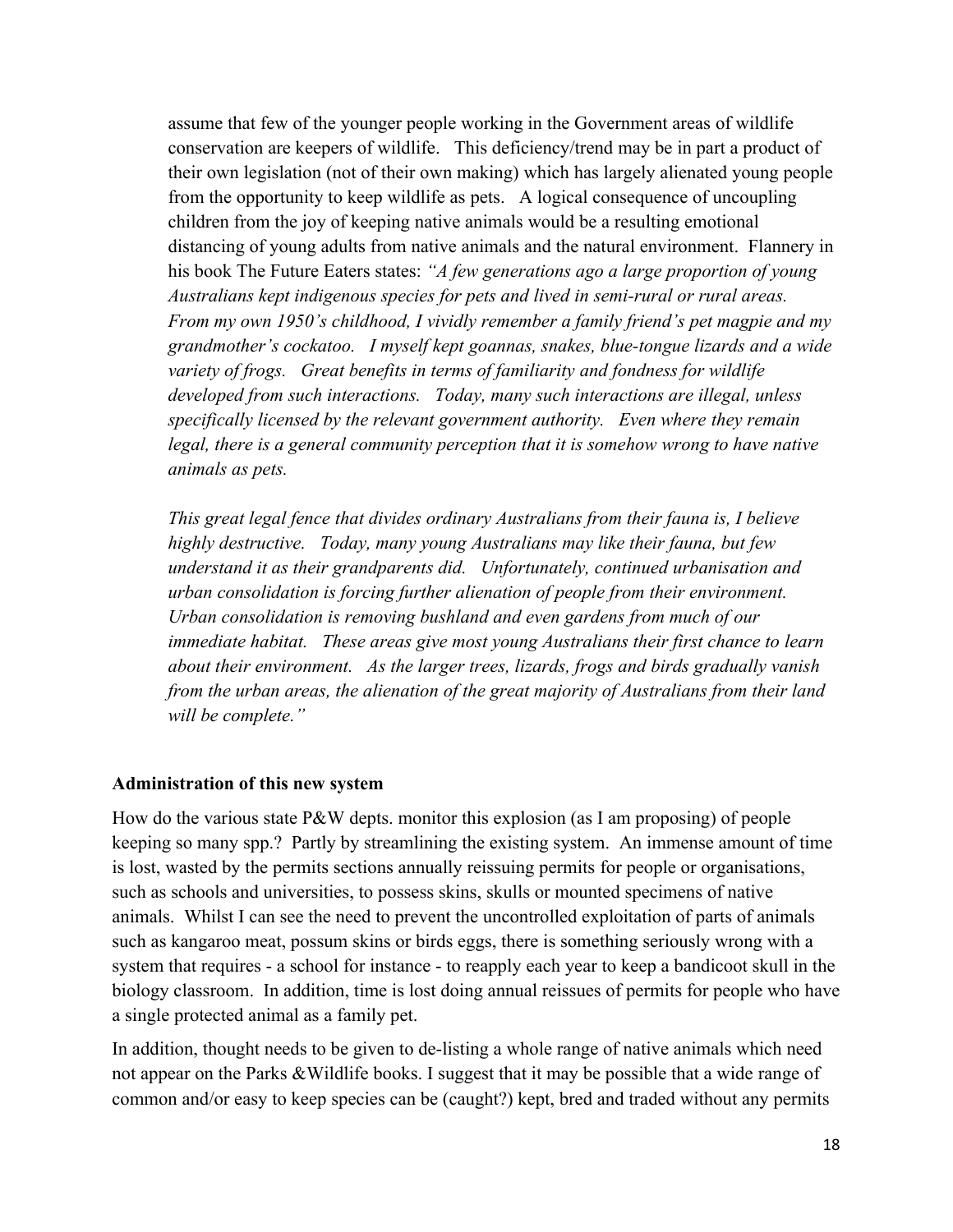at all. This will be the "Beginners and Kids List" and regulation of it will basically be at an animal welfare issue as with all domestic pets. Animal welfare issues need be considered here as we do not want any native animal (or any animal for that matter) to fall into the hands of people who are not committed to the appropriate care of that animal.

The permit regime of every state and Territory Park Service is set up to protect wildlife from threat – and ultimately from extinction. This should not be confused with protecting individual animals from harm. This is the role of animal welfare agencies such as the RSPCA. State and Territory P & W Services do not have the resources to deal with this. If they attempt this role, then we would expect to see a diminution of their effectiveness in protecting species in favour of protecting individuals. In other words, common native animals which are not in need of conservation protection should not be a primary responsibility of the Government agencies charged with the protection of landscapes and species. This angle has been taken one step further in WA where that states P & W Service was criticized by its own Auditor General who found that spending limited time and money on the protection of Critically Endangered species was taking resources away from much more viable conservation of less threatened species. (See pages 6 and 7 above). I would argue that many of the critically endangered species would flourish in the hands of experienced wildlife keepers at little expense to the state Government.

How would the record books be maintained? This issue could be addressed in part at least by the internet. There is a need for a national Wildlife Keepers web site. At an overarching level, this could be run by the Federal Government. Within this site would be the appropriate home pages of all the state and Territory wildlife agencies. In turn, their sites would carry all of the necessary information and links that would be needed by people who keep native animals:

eg such as

- where people can board their animals when they go away on holidays.
- giving notice that an animal is unwanted and arranging for others to take it on.
- Care sheets for all native animals
- Contacts for all Australian native animal vets.
- Application and movement license forms
- Contacts of specialist keepers and collections within the zoos and wildlife parks as well as top shelf private keepers.
- Contacts of academics, universities and museums involved in this field.
- Lists of NGO Land care groups who wish to interact with people who keep animals suitable for reintroductions.
- A virtual library of keepers publications and well as academic articles and works from land care organisations such as the Australian Wildlife Conservancy, Birds Australia, Bush Heritage etc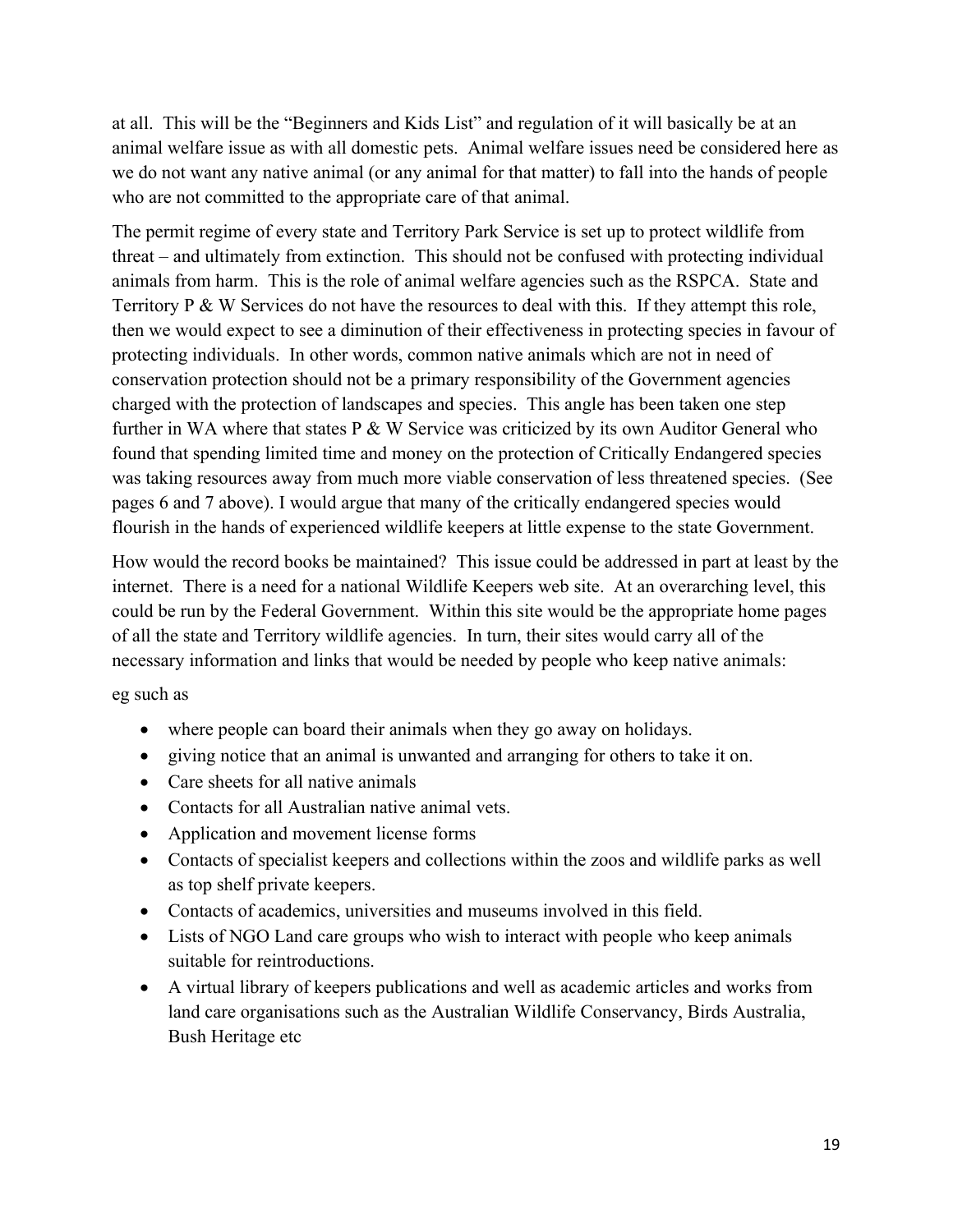- An excursions board where commercial wildlife NGOs such a zoos can advertise club excursion discount offers or out back tour offer s from bird watching or mammal spotlighting tours around Australia.
- The potential list is endless and the site/s could be fuelled by advertising from pet shops, vet centers and zoos and wildlife parks.

Also within this overarching Federal web site would be the specific forum for all the major groups of native animals. IE birds, mammals, reptiles, amphibians and fishes. Within each of these there could be pages for the various animal families. Each site would have an Administrator/moderator with a Deputy on call. These Administrators would be in constant communication with the relevant Federal or State agency and would have the role of maintaining movement records. (Note that this idea is for a world where common native animals such as Bluetongues, Bearded Dragons, Brushtailed Possums, Zebra Finches and bits of common animals such as skins or skulls in schools or local museums, may no longer attract the need for permits). In other words, these Administrators would be maintaining records for the movements of high value, rare and endangered species primarily. Those high value species which are already 'out there' e.g. Rough Scale and Green Pythons, the various goannas and turtles could continue to maintain their records with the systems currently in place. In the new scheme, all permit holders will pay a fee at a State level. This need not be very high, unless the species carries the fee rather than the individual transaction. IE, high value animals such as Green Pythons will fetch a higher fee than Knob Tailed Geckoes. Another approach may be to charge a 10% of sale price. In this case the more profitable animals will fetch a proportionately higher fee than cheaper or less profitable ones. This regime has the benefit of making the rarer animals (and therefore those most in need of protection) highly valuable to all. Money raised will go towards the administration of the new regime and where appropriate, to indigenous land owners who have contributed animals to a captive breeding program. EG West Arnhem Land Aboriginal people should receive some benefit in the case of the Oenpelli Python and *Egernia obiri* (if it is not already extinct).

Importantly, what is proposed above continues to give the state and Territory N  $P \& W$ Departments regulatory control and supervision as happens now. The main difference is that their focus would be on high value species. They would be in a co operative partnership with the private sector in a harmonised conservation effort which should result in more potent conservation outcomes than is happening at present.

# **The role of zoos and wildlife parks**

The main problem with zoos concerns their critical mass. As discussed earlier we are facing a wave of extinctions. There are not many 'A' class zoos and wildlife parks in this country maybe 20. There are simply not enough of them to be a significant contributor to the sheer numbers of Wildlife Keepers needed. Zoos do have a special role however in keeping the large and difficult species. With their knowledge and resources they are able to keep the highly speciallised animals such as Koalas, Cassowaries and echidnas. Animals like this could not be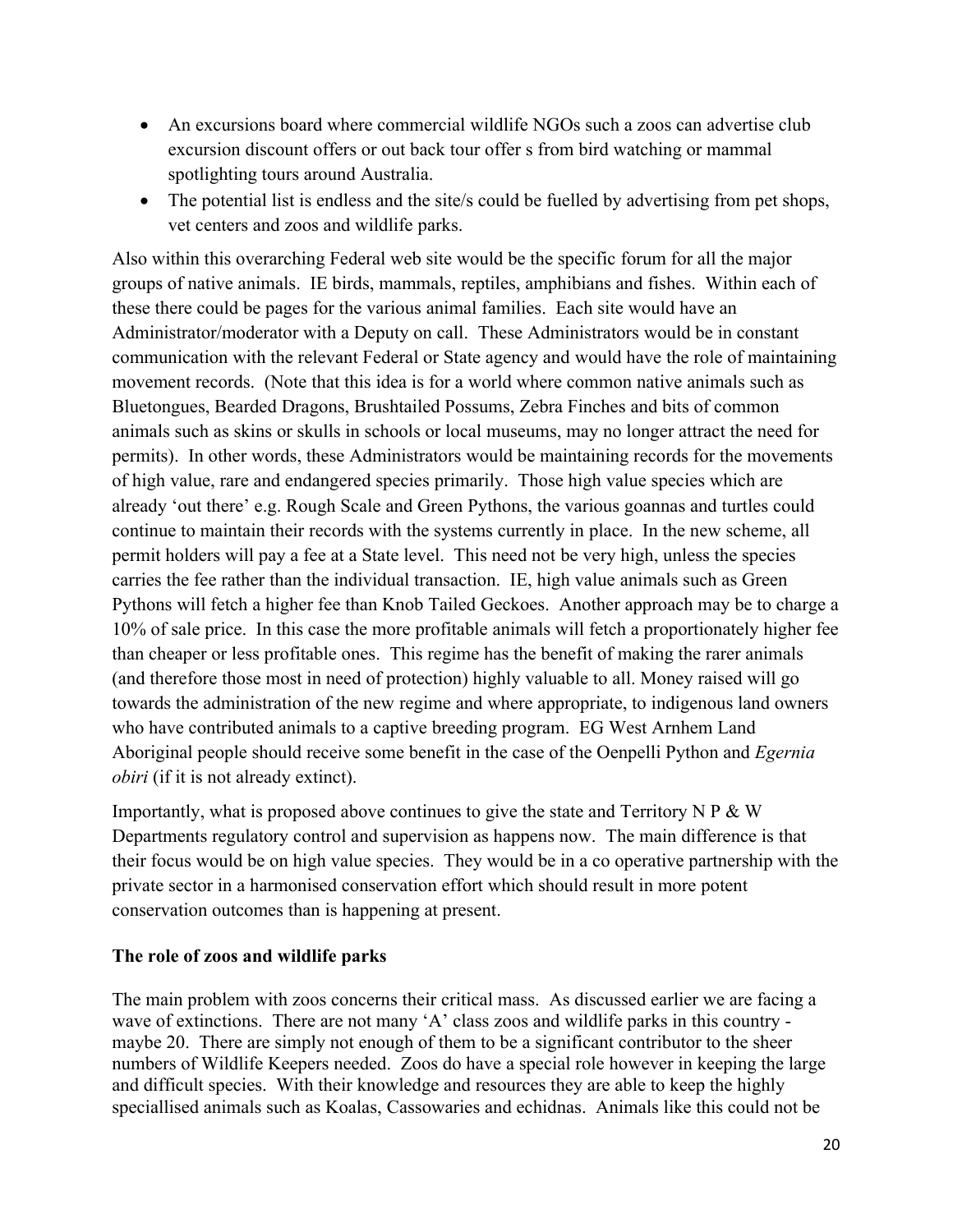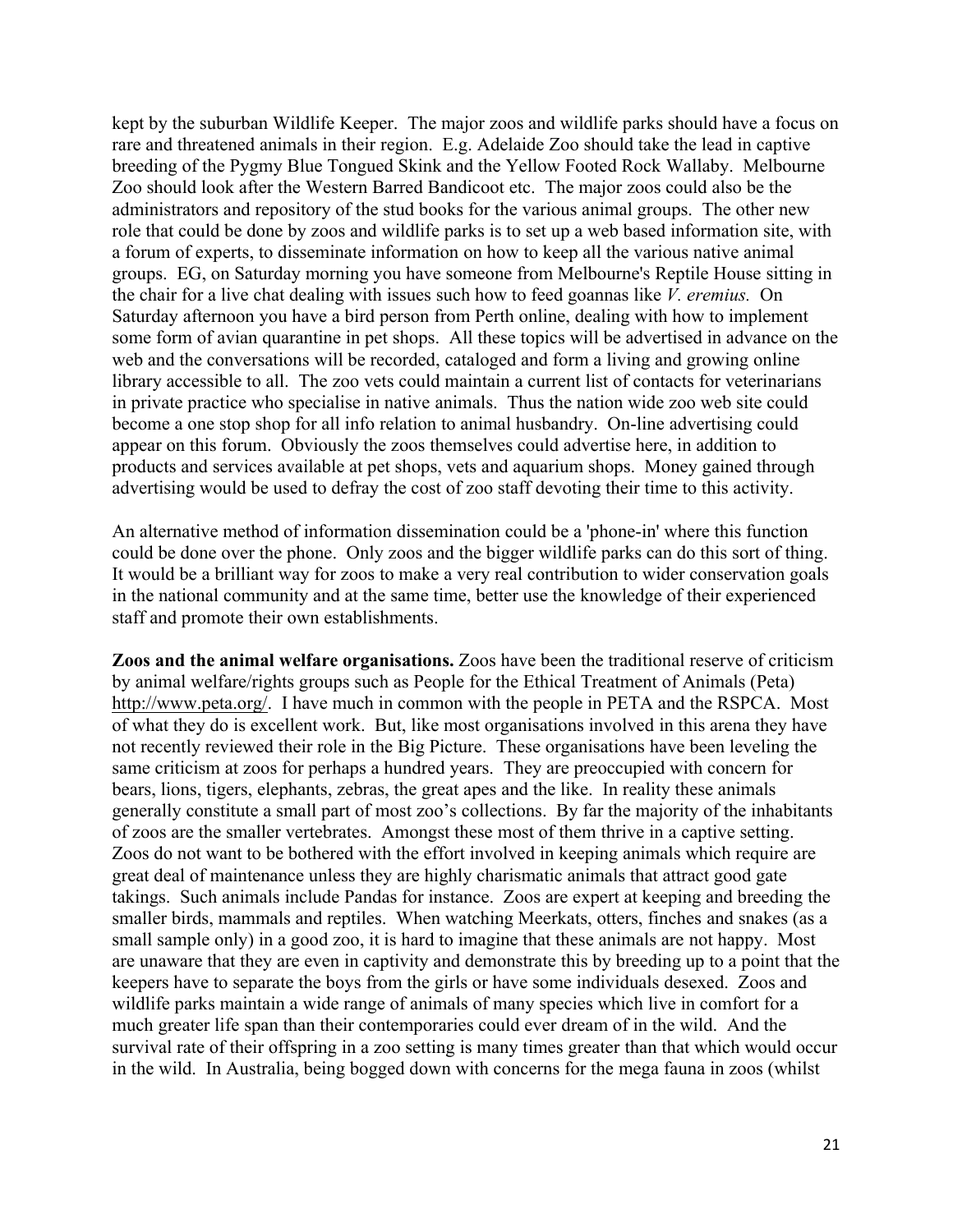having some veracity) is to loose sight of the Big Picture in terms of the gathering tidal wave of vertebrate animal extinctions.

#### **NGO conservation agencies**

In the scenario that I propose there would be a need to harmonise the efforts of state Govt. parks and wildlife agencies, and NGO agencies such as the Australian Wildlife Conservancy (AWC) Australian Bush Heritage (ABH), zoos and wildlife parks and Wildlife Keepers. EG Zoos keep the large and difficult spp. such as cassowaries, Banteng and raptors, the AWC and ABH focuses their property acquisition and management on a bio-regional basis to conserve specific threatened groups. Wildlife Keepers breed those birds, mammals, reptiles, amphibian and fishes that are easier, valuable and smaller (but not exclusively). Private keepers will be self funding through trade and sale.

#### **Indigenous issues**

This applies particularly to central and northern Australia

- a. Aboriginal people stand to be major losers if things don't change. Traditional owners may not realise it yet, but they are facing the physical loss of species which feature in their cultural history and cultural and personal identity. (In the world of traditional Aboriginal people, the natural resources are infinite – they always have been. Extinction or near extinction is a concept that they have never had to face.)
- b. Aboriginal people could be winners at several levels if they were given the opportunity to become involved at some level in the breeding and trade of rare and valuable animals which occur on their land. At the present time (in the NT at least) it would appear that the NT Government, Parks Australia and the Land Councils are being passively resistant to opportunities to benefit traditional land owners which could, at the same time, shore up the conservation security of species. Why is it that the Governments and Land Councils sit back passively and produce insurmountable hurdles to such proposals? In these desperate times they should be proactively seeking out such opportunities for their land owning, Aboriginal constituents. All of west Arnhemland and most of Kakadu is Aboriginal owned. This is also the region of the NT where the highest density of endemic plants and animals occur. Many of these species are at the high end of the value scale and could spawn a good business whilst assisting with species conservation. This situation id made all the more desperate in light of the uncontrolled wildfires which are sweeping through this biological hot spot, eg: "*Analysis of a 16-year fire history (Edwards & Russell-Smith 2009) demonstrates that the fire regimes of the Arnhem Land Plateau are "characterised generally by high annual frequencies (mean = 36.6%) of large (>10 km2) fires that occur mostly in the late dry season under severe fireweather conditions". "Collectively, such conditions substantially exceed defined ecological thresholds for significant proportions of fire-sensitive indicator rain forest and heath vegetation types, and the long-lived obligate seeder conifer*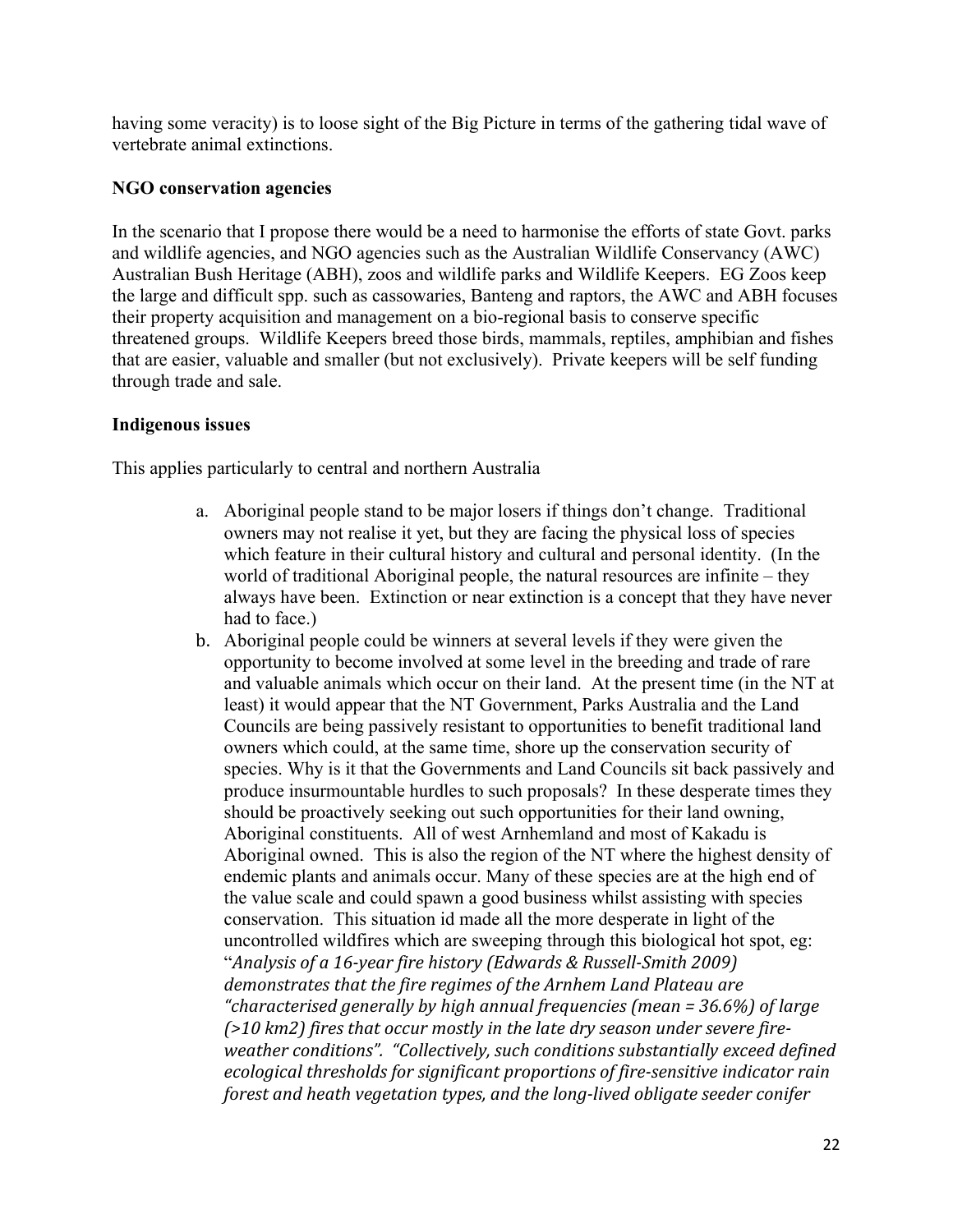*tree species, Callitris intratropica. "* Quote from Nature Territory. Northern Territory Field Naturalists Club Inc. Feb. 2010.

The map below shows the density of animal endemism in the NT and is courtesy of John Woinarski and the NT Parks and Wildlife Commission.



c. Joint management of national parks. All around Australia more and more national parks are being given over to the concept of being jointly managed by the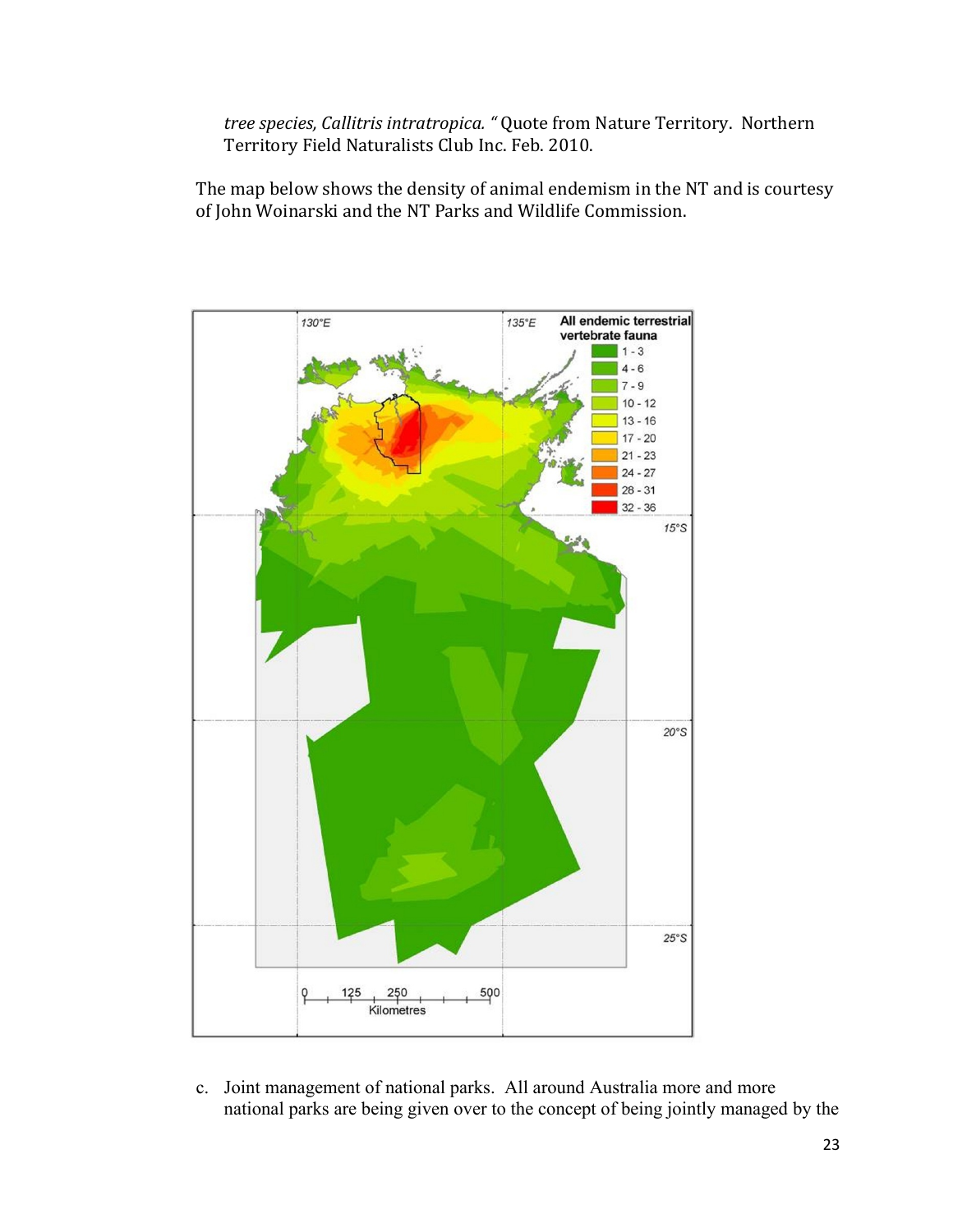Government park authority and the traditional land owners of the area. I see a great opportunity for the indigenous joint managers setting up captive breeding colonies of important and threatened animals of that region. These animals may be of great cultural significance but could be struggling to survive in a changing natural world. Each park could have its small ark of animals being bred for release back into the wild with some being sold to wildlife enthusiasts for further breeding remote from that park. Money raised would be used to help fund the project. Such as scheme sees winners on all sides. EG such a project would:

- 1. Widen the diversity of employment opportunities for young indigenous Rangers.
- 2. Create small business opportunities in regional and remote localities.
- 3. Assist to familiarize indigenous staff with their wildlife and threats to its survival.
- 4. Provide a new and novel role for the national park, ie producing, not just protecting wildlife.
- 5. Via royalties, provide an ongoing income for the parent project.
- 6. Provide a boost to the population dynamics of the wild population of animal species at risk.
- 7. By selling animals to appropriate third parties, achieve the aims of having numerous secure populations of rare of threatened species remote from the Park. This maximises genetic diversity and offers a form of insurance should some tragedy befall the original populations, either wild or captive.
- d. In the north of Western Australia cane toads are about to spread across the Kimberly. The Kimberley Land Council and the WA Government should be urgently and actively recruiting experienced reptile keepers across Australia to take snakes, lizards, turtles and frogs into protective care and for breeding. The massive income windfall generated by resource development in the north of that state could provide more than enough cash needed to kick start an extensive, 'safe custody for native animals' program. This could generate short and long term income for Aboriginal people of the region via joint ventures and other arrangements.
- e. Proportionality. Aboriginal people in the NT (and probably elsewhere in the northern half of the continent) can legally kill any native animal in any quantity. It makes no difference whether or not it is an endangered species or whether or not they are in a national park. Aboriginal people do not need to be land owners to do this. They may be city dwellers who can and do, drive out to national parks on weekends, shoot a bag full of ducks and collect a sugar bag full of turtles and drive back to their city home and hand them over for domestic consumption amongst friends and relations. Traditional landowners should be permitted to hunt and otherwise derive benefit from their land. After all, they have been hunting animals for food since time began and it is their land anyway. But there are a couple of vexatious aspects to this in the NT, and maybe elsewhere. At the same time that Aboriginal hunting parties can scour a national park shooting anything that moves, an experienced reptile keeper/breeder will not receive approval to collected say, 2 pairs of Black Palmed Rock Monitors, in a park or reserve for captive breeding even if the offer is made to negotiate benefits for the land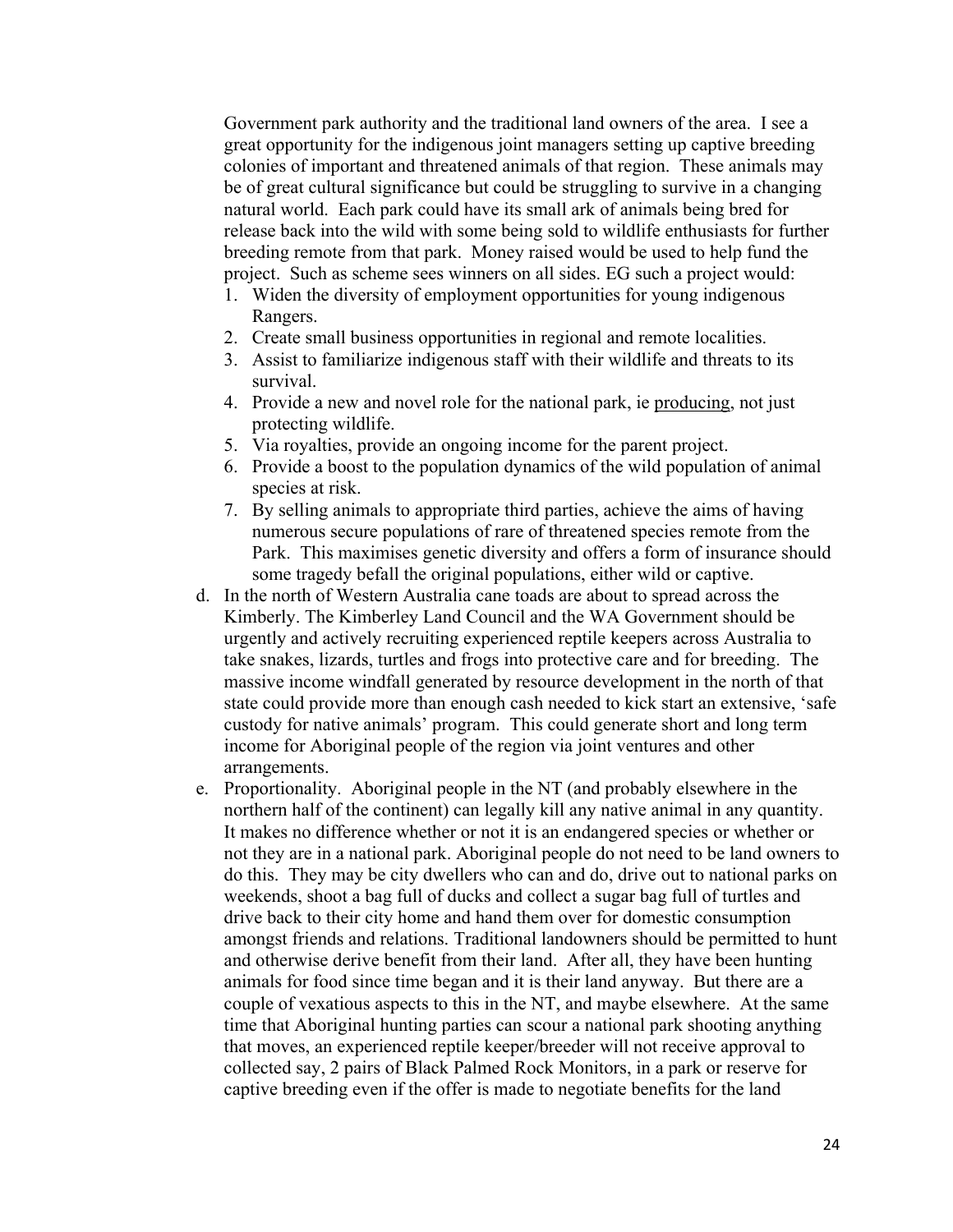owners. In times of "catastrophic declines", to quote Woinarski, there is something profoundly wrong with this. The question arising from this situation is; - if it is OK for one sector of the community to kill any species in any number in a park or reserve, how can it be wrong to issue a limited number of permits for experienced Wildlife Keepers to take a small number of animals from that same park or reserve for the purpose of producing more individuals of that species? (And this question does not imply any criticism of Aboriginal people), but rather the Parks and Wildlife agencies for failing to exercise proportionality and common sense. I recognize here that the agencies are probably constrained by their legislation. But are they making any significant move to amend that legislation? I doubt it.

#### **Issues yet to be fully fleshed out**

- 1. Participation by schools as part of a broader education strategy. How do we dismantle the legislative barrier to young people keeping and thus valuing our wildlife? Will schools, that often keep animals such as fish in the classroom and who lead the way in other conservation projects such as monitoring and surveying, be invited to be formally involved?
- 2. At the opposite end of the spectrum I propose a new, top rung in the Wildlife Keepers hierarchy as defined by the various state wildlife agencies. This new, elite classification would be called Conservation Keepers or Wildlife Heritage Keepers. These highly experienced and motivated people will be like auxiliaries to the Parks and Wildlife Service itself. They will be the first recipients of rare and endangered species for captive breeding and will not engage in any form of hybridization of target species. They will work hand in hand with the biologists, permits and compliance people in the park service. Ultimately the young animals produced by Conservation Keepers can be on sold to people in the next most senior level in the Wildlife Keepers hierarchy. Sales may well be facilitated or overseen through the Parks and Wildlife bureaucracy. The Conservation Keepers will be clear beneficiaries of these sales. Conservation keepers will be totally unlike conventional pet owners and will not engage in morphing or hybridizing of high conservation value species without jeopardizing their elite (and valuable) status.
- 2. The issue of genetic diversity. We are all aware that long term viability of a species depends on wide genetic variability. It is for this reason that the major zoos and wildlife parks are not, on their own, suitable for captive breeding enterprises. If we look at the Northern Quoll as a case study, the situation would need to look like this: - Right around Australia there would need to be many quoll keepers. Northern quolls in captivity will have been drawn from one major region e.g. Kakadu and West Arnhemland. If quolls are collected from places far apart from one another within this region then the resulting captive population will have great genetic diversity but will not cross the invisible line that separates regional races. IE the west Arnhem quolls won't be bred with Daly River or Kimberley quolls. Biologists would be able to specify an optimal number of animals to be in the total captive collection. Probably a minimum of 50. These animals would be kept by approved Conservation Keepers in all states in Australia. A centrally located stud book (kept as a web site forum) with one or two administrators who do regular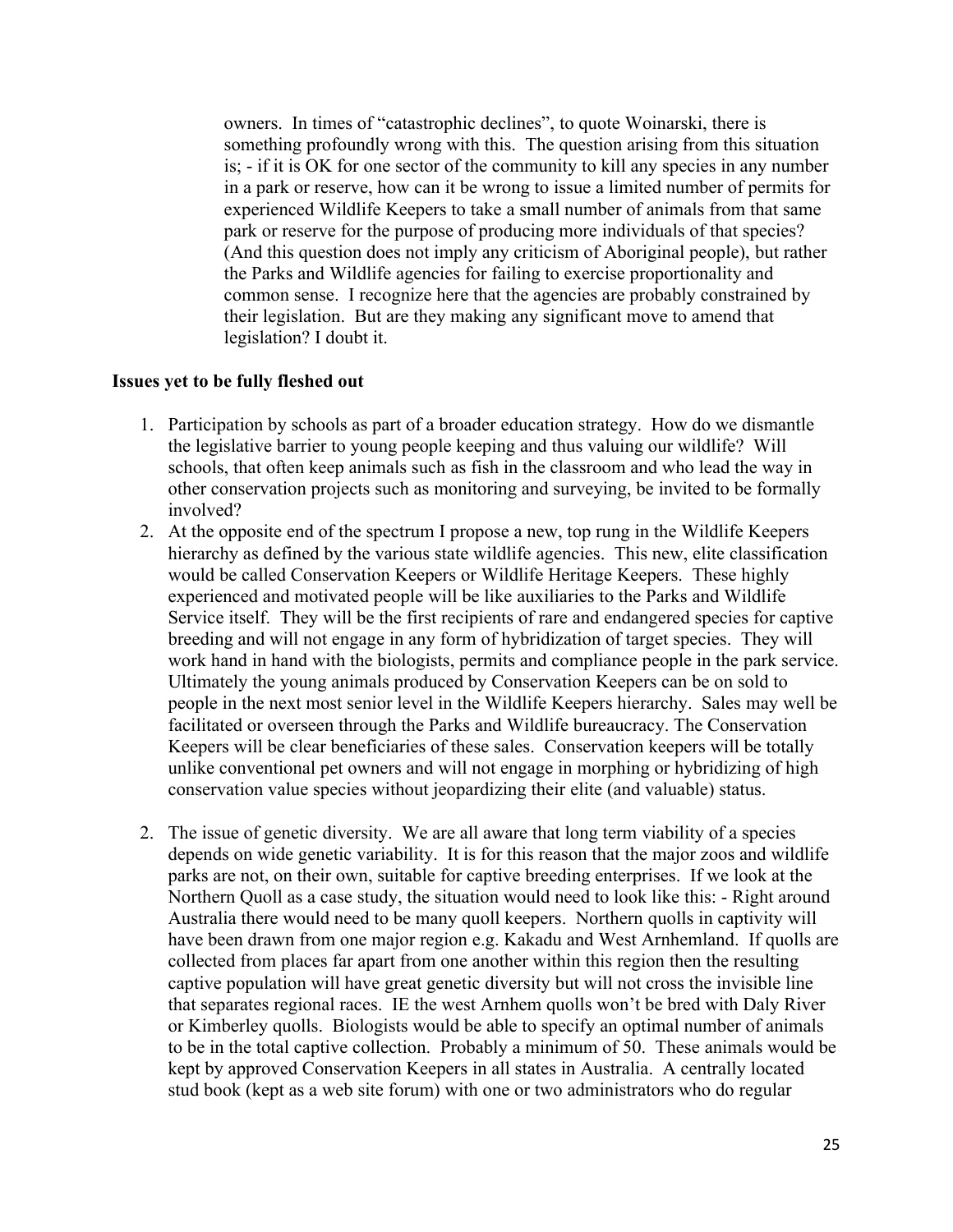updates as movements are completed and emailed to him or her. Owners will then be able to move young stock from place to place including state to state to ensure reproductive viability over time. This is especially important for quolls and other Dasyurids as they only live for 3 or 4 years, less in the case of marsupial mice.

- 3. The issue of non-committed pet owners. There is a need to separate 'Wildlife Keepers' from mainstream pet owners. Vast numbers of regular people can be seduced into taking up wild animal pet ownership because it seemed like a good idea at the time or is a fad. We do not really want this class of person to enter the realm. The ownership of wildlife as pets should largely be restricted to people of passion and commitment. This limitation would assist with the problem of how the governing agencies cope with the numbers of new species being held by people as detailed on page 16 above.
- 4. What is a "pet"? E.G., Is a Death Adder a pet?
- 5. There is a need to demonstrate that keeping and breeding native animals is a legitimate end unto itself and need not be a means to an end, (e.g. need not be a conservation or preservation strategy.) A component of this could be a retrospect in the form of a 'what if', given the already catastrophic record of extinctions since 1788. How does contemporary society view living, but captive remnants of species which are now extinct in the wild? These include the Chinese Alligator, the Pierre David's Deer, the Edwards Pheasant, the giant Soft Shelled Turtle and the Scimitar Horned Oryx just to name just a few. Are these seen by the general populace as redundant, useless? Or as a gene pool, always with the possibility of being reintroduced to their natural environment (however unlikely that scenario is?) Would they be seen as reminders of the folly of our culture/society? Or do people simply rejoice in the fact that at these wonderful animals are still with us?
- 6. There is a need to get people to contribute to a complete list of Australian species of plants and animals that have been saved from extinction or near extinction by direct action intervention. This could include the Fox tailed Palm, the Hairy Nosed Wombat, the Coroborree Frog, Lake Eacham Rainbow Fish, the Yarra Galaxia, the Tassie Devil, the Tammar Wallaby, the Western Swamp Turtle, the Numbat and lots of others. The list alone would make a powerful argument before another word is said. The list should also include those that would be with us today if direct action had occurred in the past IE the Tassie Tiger, Pig Footed Bandicoot Mt Lofty Scrub Robin and Toolache Wallaby etc.
- 7. There is a need to develop the lists of animals which may or may not be the subject of captive breeding. There will be 4 categories each within the groupings of birds, mammals, reptiles, amphibians and fishes: -
	- 1. **Those animals which are secure and not in need of captive breeding intervention.** This does not mean that people should not keep them if they wish. These may be the animals with which children, within families, begin their keeping careers.
	- 2. **Those animals in need of intervention but which have specialised captive needs and are generally beyond the abilities of private keepers.** These animals could be the focus the major zoos, wildlife parks and the AWC. These would include species such as Tassie Devils, Platypus, cassowaries, raptors and koalas.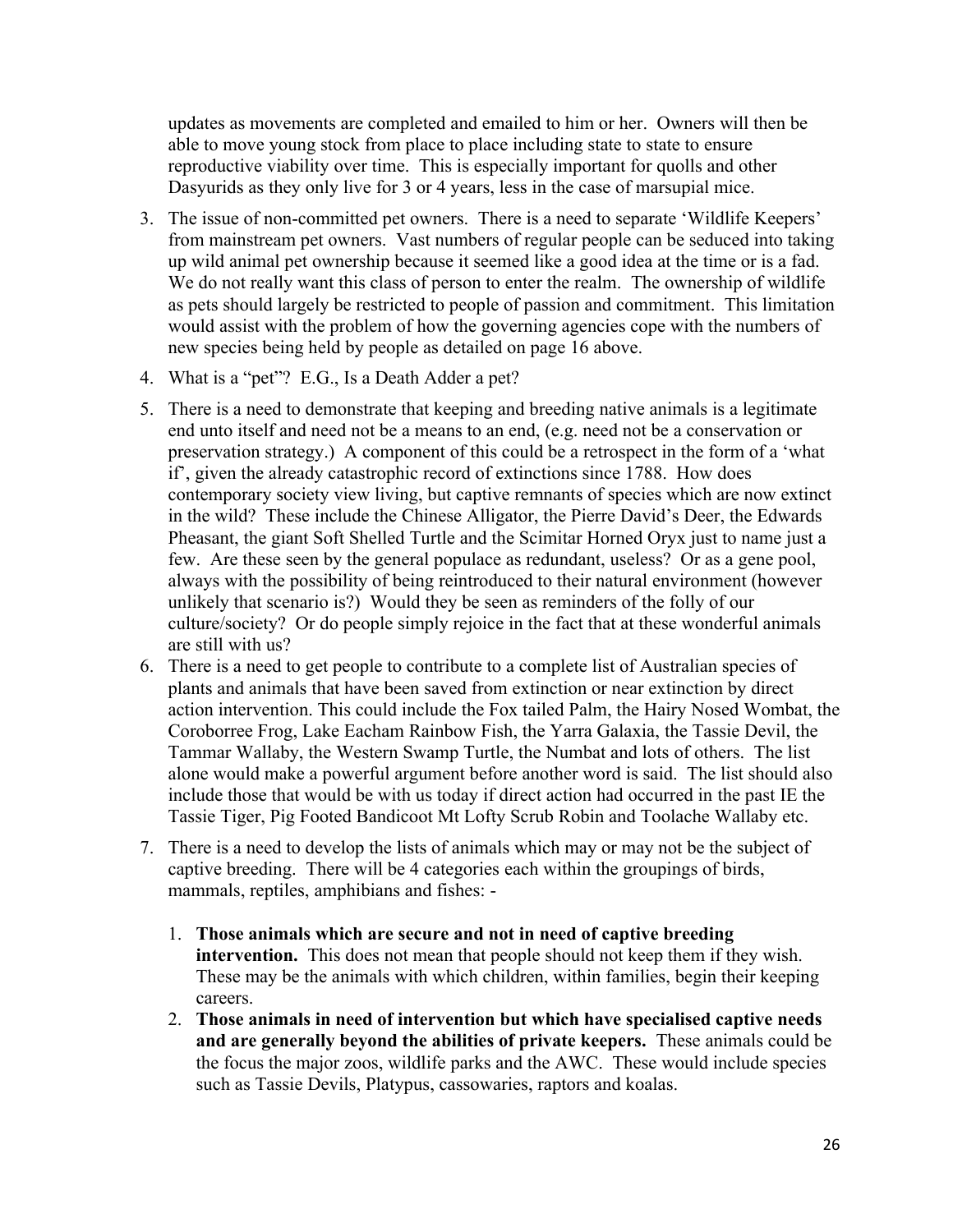- 3. **Those animals which are small and 'uncharismatic' and would not (for the most part) be sought after by private keepers.** In the reptile world these would be many of the smaller skinks and maybe blind snakes. This is not to say that there would not be a thriving Blind Snake Keepers Association in the future!
- 4. **Finally, and the primary focus of this exercise, are those animals which are suitable for captive living, are in need of conservation intervention and are desirable/rewarding to keep.** These are the primary 'target species'. Permits to take, keep and breed Target Species would not be given out willie nillie. Only people with demonstrable experience and skill would be permitted to take and keep 'high value" target species such as Oenpelli Pythons or *Egernia obiri* (if it is still extant.) Each state would have an expert peer committee which would oversee high end permit applications in concert with the relevant park agency. The Park official need not have the final say
- 8. There would be a rush to pick up the high value and popular spp. but nobody will want to take on the more obscure animals. As an example, it may be possible to get lots of people to keep quolls as they are frisky, unusual and can be hand tame. But how would you interest people in the Grasslands Melomys on the other hand - these are plain looking brown rats that are highly strung and generally not 'handleable' without being bitten? Is it possible to get lots of people to take these into captivity in the long term to save them? I am not so sure. But this problem is not so great that we should abandon the whole idea. Realistically speaking, we will have to accept that there will be some cherry picking of the species at risk. We can't save them all, so we will have to concentrate at some stage on those which are savable. And these will most likely be the colorful, cute, rare, unusual and suitable to the suburban setting. In a way this rules out things like emus, koalas dingoes, cassowaries and a whole range of little brown birds, mammals, reptiles and fishes. Governments need to fund "direct action" conservation agencies (this rules out Land Care, and those small habitat restoration groups. These have an important role but it is different from "direct Action" which in my view encompasses direct intervention such as captive breeding or fencing out threats like ferals, fire and weeds from properties such as those run by Bush heritage, The Australian Wildlife Conservancy (AWC) and the Myer Foundation) such as Bush Heritage, zoos, wildlife parks, the AWC and wildlife keeping associations (e.g. ANGFA) to have a role in breeding the non "commercial" threatened species. Emphasis should be on funding such agencies to take on species in their region. EG ANGFA Victoria should get a grant to assist members to keep Victorian threatened fish. Bush Heritage should get specific grants to target things like the Numbat and Yellow Footed Rock Wallaby where they have properties within the range of these species. Therefore, if (say the AWC) has a property in the north of the Flinders Ranges in SA, they should get separate grants from the SA Govt as well as the Federal Govt. for each of any one of a range of threatened plants and animals in that region/ on that property.
- 9. From where comes to food for reptile eating reptiles, or fish eating reptiles or frog eating reptiles?
- 10. Pet Shops. What is their role in all of this? Are pet shops destined to the bin of history? Will all sales of native animals be direct from breeders or highly speciallised retailers – primarily over the internet?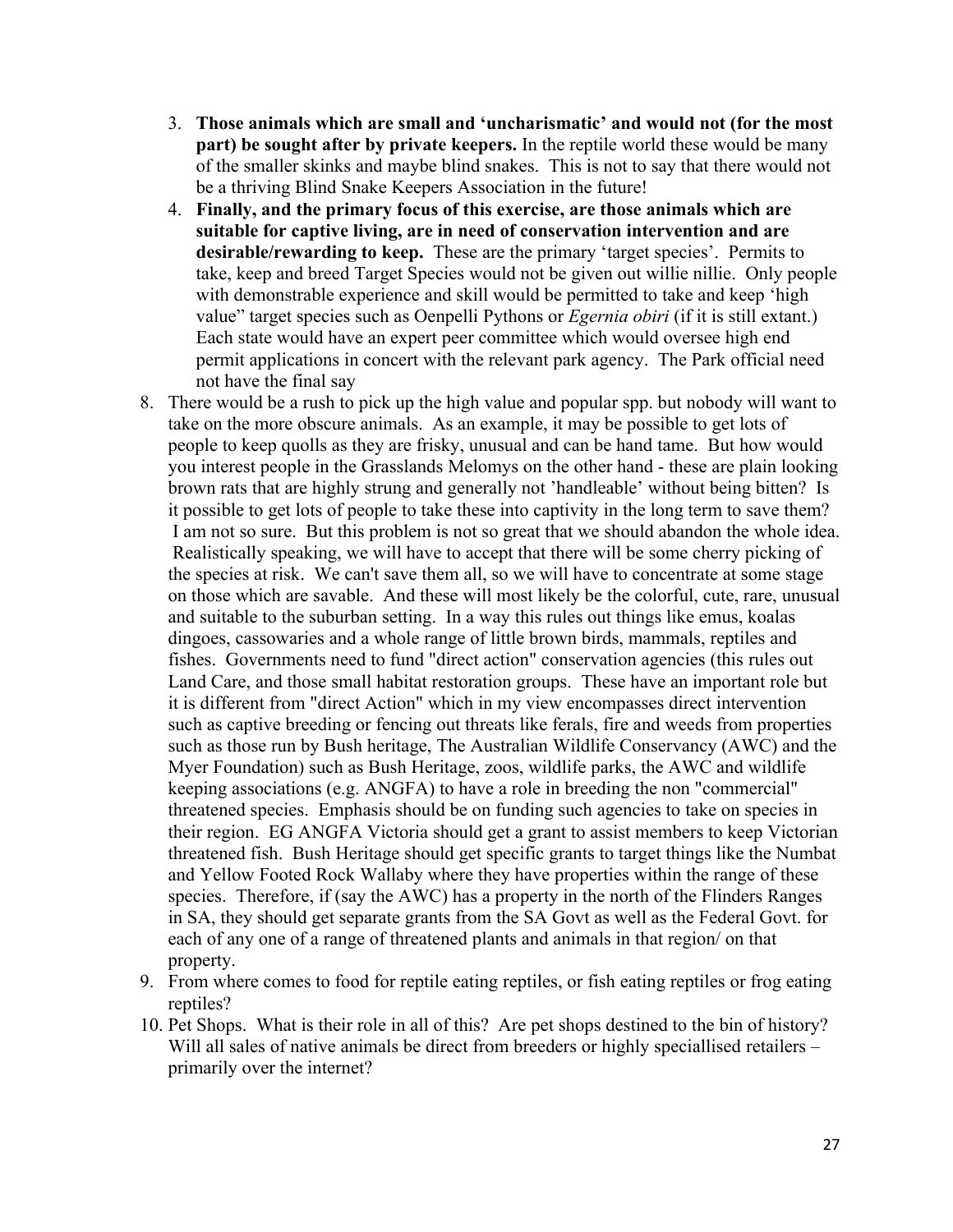- 11. Hybridising. Some reptile keepers (especially pythons keepers) are hell bent on converting their pure bred snakes into things that look like living barbers poles. They have no hesitation in cross breeding related species to see what comes out. Mongrel snakes can even fetch a higher price in the market than pure bred individuals. Hybridisation is an undesirable side line to the keeping of reptiles. If rare or endangered species are to be injected into the private reptile market there may be a need to somehow regulate this activity. (See 2. Above.)
- 12. Loss of ecological fitness. With each successive generation of captive bred animals it is commonplace for those animals to loose the 'sharp edge' which allows them to survive in the wild. This will happen to different groups at different rates. Also, the reclaiming of ecological fitness (if animals are released to the wild) will happen at different speeds. In the context of this essay however, where there in no plan to release animals – ecological fitness does not have the same relevance. Indeed, as the pendulum swings away from an animal's ability to survive in the wild, it is likely that the same animals will become more suited to a life in captivity.

# **Objections and Objectors**

The following list recognizes some of the objection which would quickly arise if Governments were to ease restrictions of captive breeding and commercialization of native wildlife. There are many counter arguments that can be put forward with veracity. For decades there have been criminal elements in the native pet trade. At times there has been cruelty and unacceptable animal husbandry episodes. Unwanted animals have been dumped in foreign bushland and the shame list goes on. In many areas however, Federal and state legislation has saved Australia from the problems being experienced by countries such as the USA. In America and other countries excessively libertine legislation has allowed intractable problems such as private ownership of Great Apes and big cats to be possible. Australia is the lucky country in this regard. We are now relatively well placed to embark on a strategic loosening of the legislative ropes whilst at the same time being cautions and reviewing progress going forward.

These following issues need to be examined in detail:

- Stephen Garnett says that critics will see this as a "*land grab"* of animals. IE; unethically taking advantage of the extinction threat to steal animals away into private collections.
- "*More money should be spent on national parks and off park habitat restoration, not on putting wildlife in cages."* This is a common comment but sadly, putting more money into on and off park land management – whilst necessary and desirable - will not significantly change things at the national level. Appropriate management of weeds, feral animal's, erosion and fire is impossibly expensive yet with no guarantee of lasting or widespread benefits.
- *"It is cruel to keep wild animals in cages*." The animal rights people are trying to put a stop to the sale even of cats, dogs and rabbits in pet shops because it is '*cruel'*.
- Some will argue that *"We have a national parks and reserve network to protect and conserve our native wildlife."* The truth about that is both sobering and sad.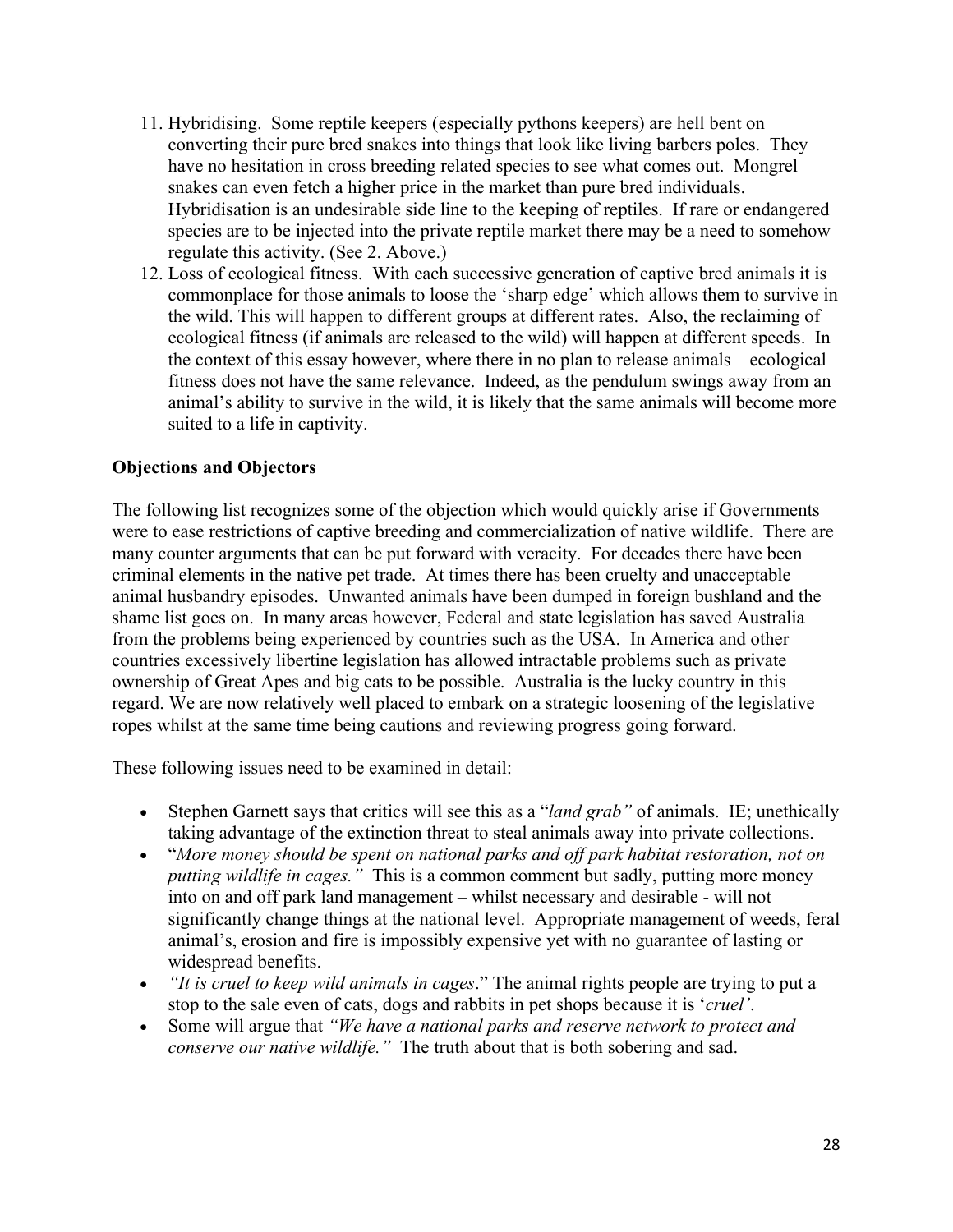| $0>$<br>Ţ                                | $? / -$<br>Ţ<br>%C<br>$\overline{a}$                                          | $\%$                                         | $2\%$                                                         |              |
|------------------------------------------|-------------------------------------------------------------------------------|----------------------------------------------|---------------------------------------------------------------|--------------|
|                                          |                                                                               | #                                            | $\frac{\#'}{2}$ 0 (<br>$\sim 0$<br>$\mathbf{r}_i$             |              |
| $\overline{1}$                           | $\mathbf{I}%$<br>Ţ<br>$%$ !<br>$0$ ;                                          | $\frac{1}{2}$<br>$0$ ;<br>$\bar{\mathbf{u}}$ |                                                               |              |
|                                          | $\%$<br>$\overline{c}$                                                        |                                              | $\frac{1}{2}$                                                 |              |
| 07                                       | $\mathsf{A}\,/\,$<br>$^\text{\textregistered}$                                |                                              |                                                               |              |
| 0!                                       |                                                                               | $\mathbf{H}$                                 | N <sub>1</sub><br>$\%$ !<br>$\%$                              |              |
| $0!$                                     | $\sqrt{\phantom{a}}$<br>$\pmb{9}$                                             |                                              |                                                               | $\mathsf{N}$ |
| 0!                                       | $\%$ $\%$<br>$/$ !                                                            | ${\sf P}$<br>$\mathbf{I}$                    | $\mathbf I$                                                   |              |
| $\frac{1}{2}$<br>ļ                       | $\begin{array}{c} 96 \\ 0 \ 4 \end{array}$                                    |                                              | $\#$                                                          |              |
|                                          |                                                                               |                                              | $\sf B$                                                       | $/$ *        |
| 0!                                       | $\pmb{\cdot}$<br>$!/\!\!/$                                                    | $\%$                                         | $\sf{P}$ A<br>$\%$<br>$\qquad \qquad =$                       |              |
| $\overline{7}$                           | Ţ                                                                             |                                              | $\mathbf{I}$                                                  | $\%$         |
|                                          | $\%$                                                                          |                                              | $A \begin{array}{c} 8 \\ 6 \\ 1 \end{array}$ C $\$$           |              |
| ļ<br>Ţ                                   | !! $%$<br>Ţ                                                                   | $\frac{1}{c}$                                |                                                               |              |
| $\#$                                     | $\%$                                                                          | $\mathbf{I}^{-1}$                            | $9 -$                                                         |              |
|                                          |                                                                               |                                              |                                                               |              |
| $\%$                                     | Ţ<br>$\frac{1}{2}$<br>$\&$                                                    |                                              | % $\frac{1}{1}$<br>$\#$                                       |              |
|                                          |                                                                               |                                              |                                                               |              |
| $\mathsf C$                              | $\ensuremath{\mathsf{3}}$                                                     |                                              |                                                               |              |
|                                          | $\%$                                                                          |                                              | ‼ %<br>%                                                      |              |
|                                          |                                                                               | $\mathbf I$                                  |                                                               |              |
| $\mathsf D$<br>$\boldsymbol{\&}$<br>$\#$ | #<br>$\#$                                                                     | % C                                          | % ! $\frac{1}{3}$ %<br>$\mathcal{L}$<br>$\mathop{!}\nolimits$ |              |
|                                          | $\cdot$ " &<br>$\star$<br>$\mathbf{r}$<br>$\mathbf I$                         | $\%$<br>$\overline{\phantom{a}}$             | $\frac{1}{2}$                                                 |              |
| $\#$<br>ļ.                               | $\frac{1}{2}$                                                                 | $\mathbf{I}$                                 |                                                               | $\sf P$      |
|                                          | $\bar{1}$<br>$\,$ I<br>Ţ<br>&<br>$\mathbf{I}$                                 | $\%$                                         | \$<br>$\mathsf{R}$                                            |              |
| $8 / 8$<br>$9 / 8$<br>$9 / 8$            | $\boldsymbol{\alpha}$<br>$\mathbf{L}$                                         | $\pmb{\mathsf{H}}$                           | $\%$<br>Ţ                                                     |              |
| $\mathbf{I}$                             | $\blacksquare$<br>$\mathsf A$<br>$\mathbf{I}$<br>Ţ<br>$\overline{\mathsf{N}}$ | $\prod_{i=1}^n \alpha_i$                     |                                                               |              |

 $\overline{(\ }$ 

 $\frac{1}{2}$